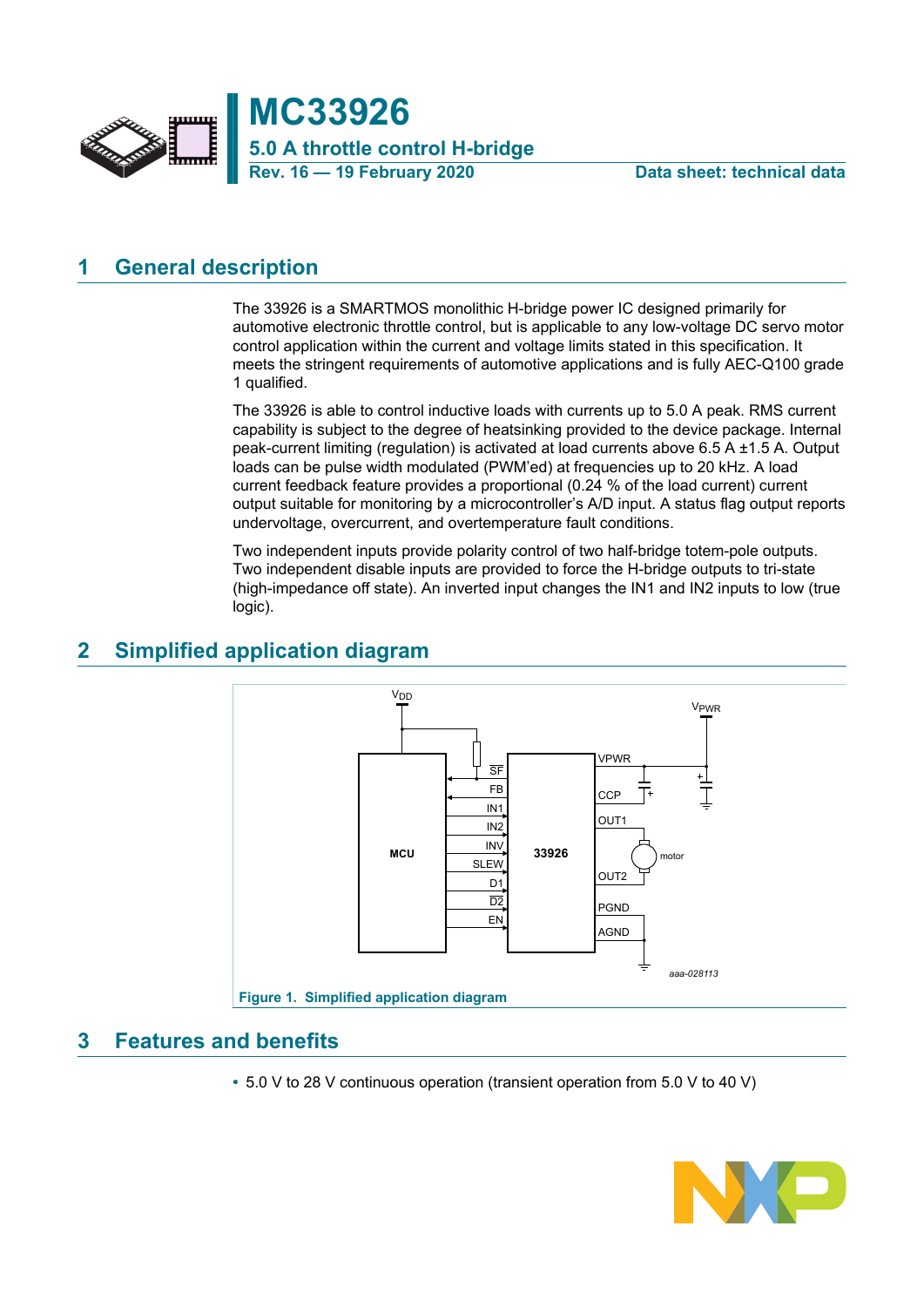- <span id="page-1-0"></span>• 225 mΩ maximum R<sub>DS(on)</sub> at 150 °C (each H-bridge MOSFET)
- **•** 3.0 V and 5.0 V TTL/CMOS logic compatible inputs
- **•** Overcurrent limiting (regulation) via an internal constant-off-time PWM
- Output short-circuit protection (short to V<sub>PWR</sub> or ground)
- **•** Temperature dependent current limit threshold reduction
- **•** All inputs have an internal source/sink to define the default (floating input) states
- **•** Sleep mode with current draw < 50 µA (with inputs floating or set to match default logic states)
- **•** AEC-Q100 grade 1 qualified

## <span id="page-1-2"></span>**4 Applications**

- **•** Electronic throttle control (ETC)
- **•** Exhaust gas recirculation (EGR)
- **•** Turbo flap control
- **•** Industrial and medical pumps and motor control

## <span id="page-1-3"></span>**5 Ordering information**

This section describes the part numbers available to be purchased along with their differences. Valid orderable part numbers are provided on the web. To determine the orderable part numbers for this device, go to <http://www.nxp.com> and perform a part number search.

<span id="page-1-1"></span>

| Table 1. Orderable parts   |                              |                                          |
|----------------------------|------------------------------|------------------------------------------|
| Part number <sup>[1]</sup> | <b>Operating temperature</b> | Package                                  |
| MC33926PNB                 |                              | 32-pin PQFN                              |
| MC33926AES                 | $T_A$ = -40 °C to 125 °C     | 28-pin HVQFN with inspectable<br>fillets |

[1] To order parts in tape and reel, add the R2 suffix to the part number.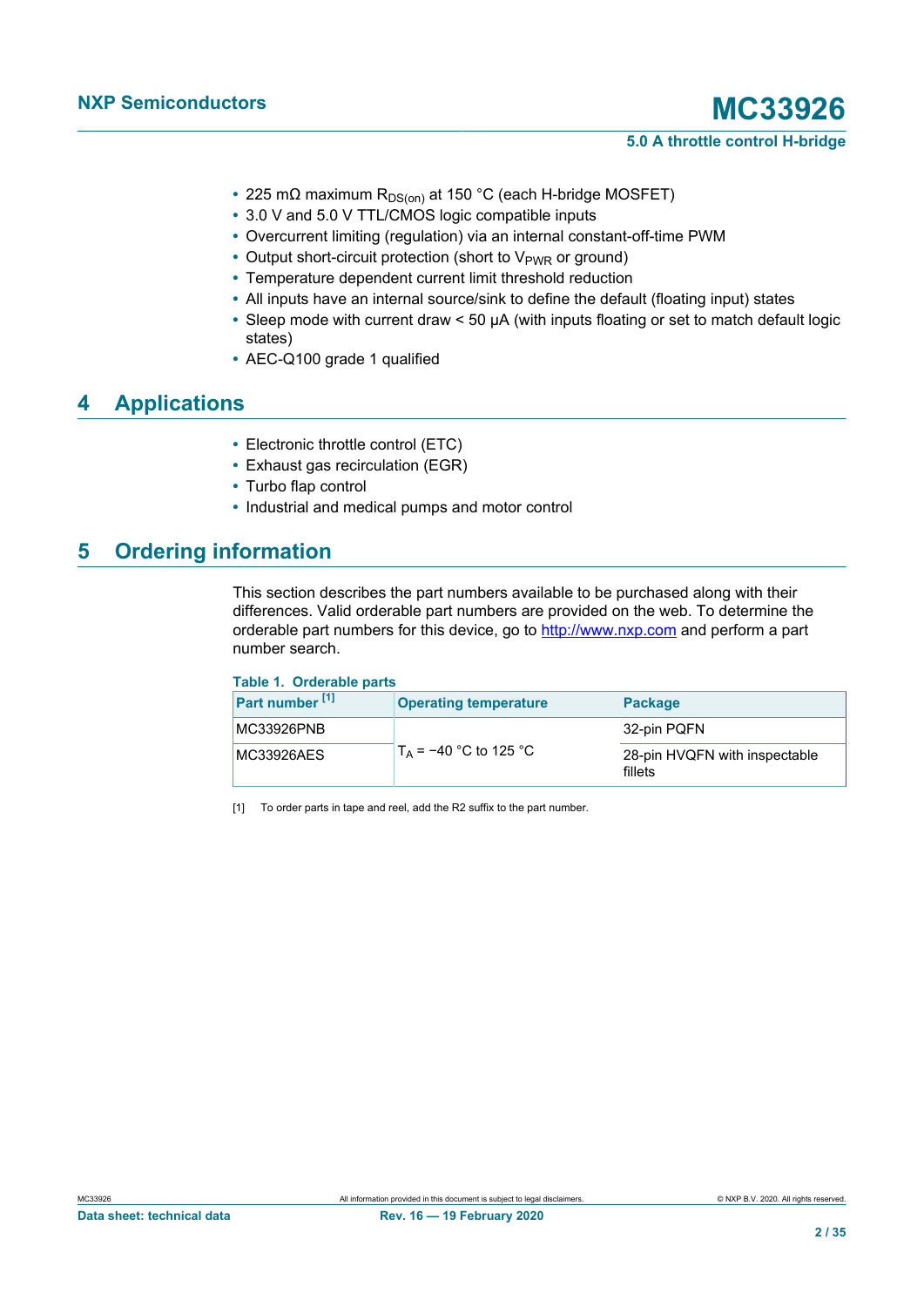## <span id="page-2-3"></span>**6 Internal block diagram**

<span id="page-2-1"></span>

## <span id="page-2-4"></span>**7 Pinning information**

<span id="page-2-2"></span><span id="page-2-0"></span>

### **7.1 Pinning**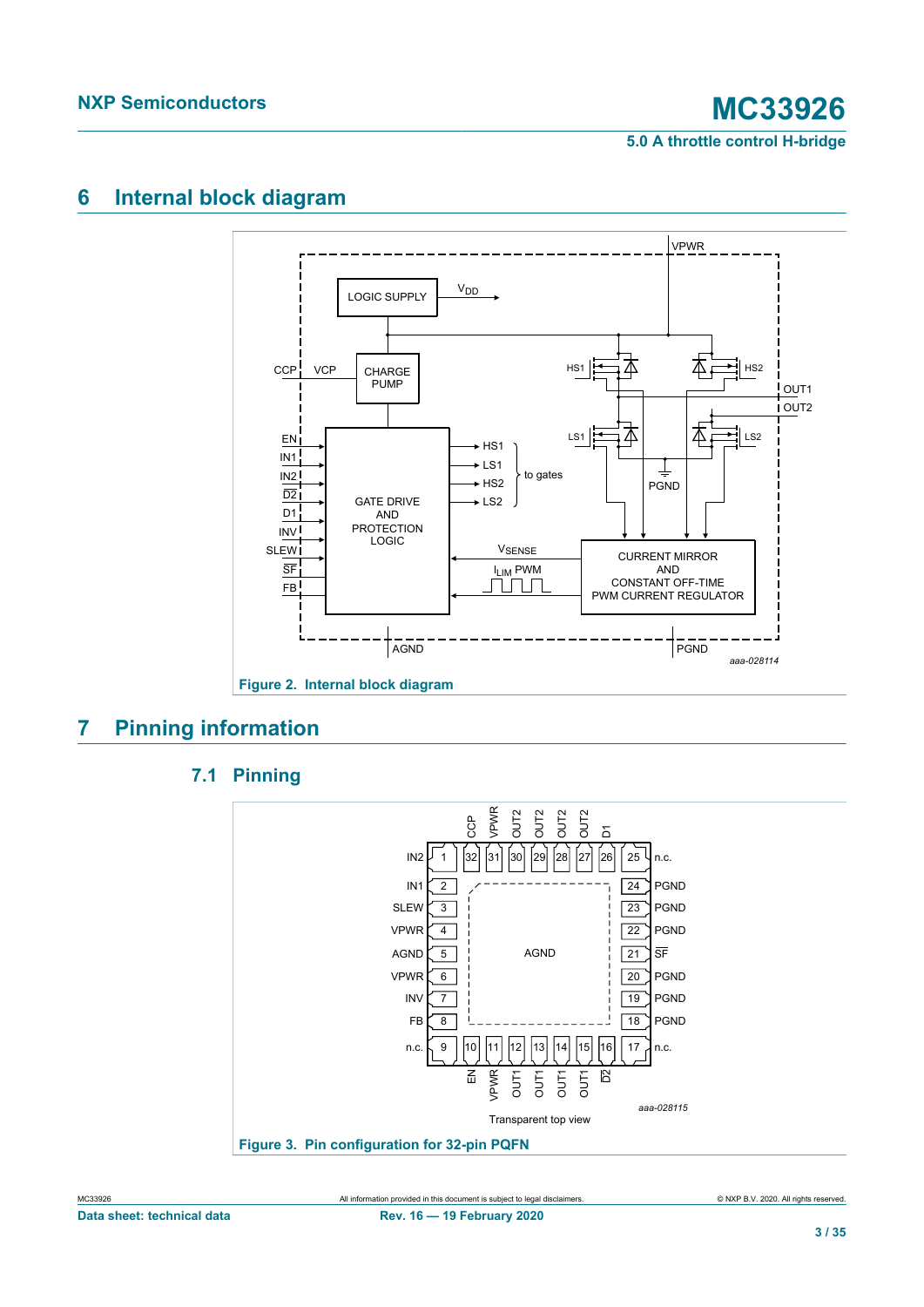<span id="page-3-0"></span>

### **7.2 Pin description**

<span id="page-3-2"></span><span id="page-3-1"></span>For functional description of each pin see [Section 9.2 "Functional pin description"](#page-10-0).

| <b>Table 2. Pin description</b> |                 |                 |                     |                          |                                                                                                                                                                                                                                                    |
|---------------------------------|-----------------|-----------------|---------------------|--------------------------|----------------------------------------------------------------------------------------------------------------------------------------------------------------------------------------------------------------------------------------------------|
| 32-pin PQFN                     | 28-pin QFN      | Pin name        | <b>Pin function</b> | <b>Formal name</b>       | <b>Definition</b>                                                                                                                                                                                                                                  |
| $\mathbf{1}$                    | 28              | IN2             | Logic input         | Input 2                  | Logic input control of OUT2; example, when IN2<br>is logic high, OUT2 is set to V <sub>PWR</sub> , and when<br>IN2 is logic low, OUT2 is set to PGND (Schmitt)<br>trigger input with $\sim$ 80 $\mu$ A source so default<br>condition = OUT2 high) |
| $\overline{2}$                  | $\overline{2}$  | IN <sub>1</sub> | Logic input         | Input 1                  | Logic input control of OUT1; example, when IN1<br>is logic high, OUT1 is set to $V_{\text{PWR}}$ , and when<br>IN1 is logic low, OUT1 is set to PGND (Schmitt<br>trigger input with $\sim$ 80 $\mu$ A source so default<br>condition = OUT1 high)  |
| 3                               | 3               | <b>SLEW</b>     | Logic input         | Slew rate                | Logic input to select fast or slow slew rate<br>(Schmitt trigger input with $\sim$ 80 µA sink so<br>$default condition = slow)$                                                                                                                    |
| 4, 6, 11, 31                    | 10, 11, 25, 26  | <b>VPWR</b>     | Power input         | Positive power<br>supply | These pins must be connected together<br>physically as close as possible and directly<br>soldered down to a wide, thick, low resistance<br>supply plane on the PCB.                                                                                |
| 5, Exposed Pad                  | 4, Exposed pad  | <b>AGND</b>     | Analog ground       | Analog signal<br>ground  | The low current analog signal ground must be<br>connected to PGND via low-impedance path<br>$\approx$ 10 m $\Omega$ , 0 Hz to 20 kHz). Exposed copper<br>pad is also the main heatsinking path for the<br>device.                                  |
| $\overline{7}$                  | 5               | <b>INV</b>      | Logic input         | Input invert             | Sets IN1 and IN2 to logic low = true (Schmitt<br>trigger input with $\sim$ 80 $\mu$ A sink so default<br>$condition = non-inverted)$                                                                                                               |
| 8                               | 6               | <b>FB</b>       | Analog output       | Feedback                 | Load current feedback output provides ground<br>referenced 0.24 % of H-bridge high-side output<br>current (tie pin to GND through a resistor if not<br>used)                                                                                       |
| 9, 17, 25                       | 1, 7, 8, 15, 21 | <b>NC</b>       |                     | No connect               | No internal connection is made to this pin                                                                                                                                                                                                         |
| 10                              | 9               | EN              | Logic input         | Enable input             | When EN is logic high, the device is<br>operational. When EN is logic low, the device is<br>placed in sleep mode (logic input with $\sim$ 80 $\mu$ A<br>sink so default condition = sleep mode)                                                    |

**4 / 35**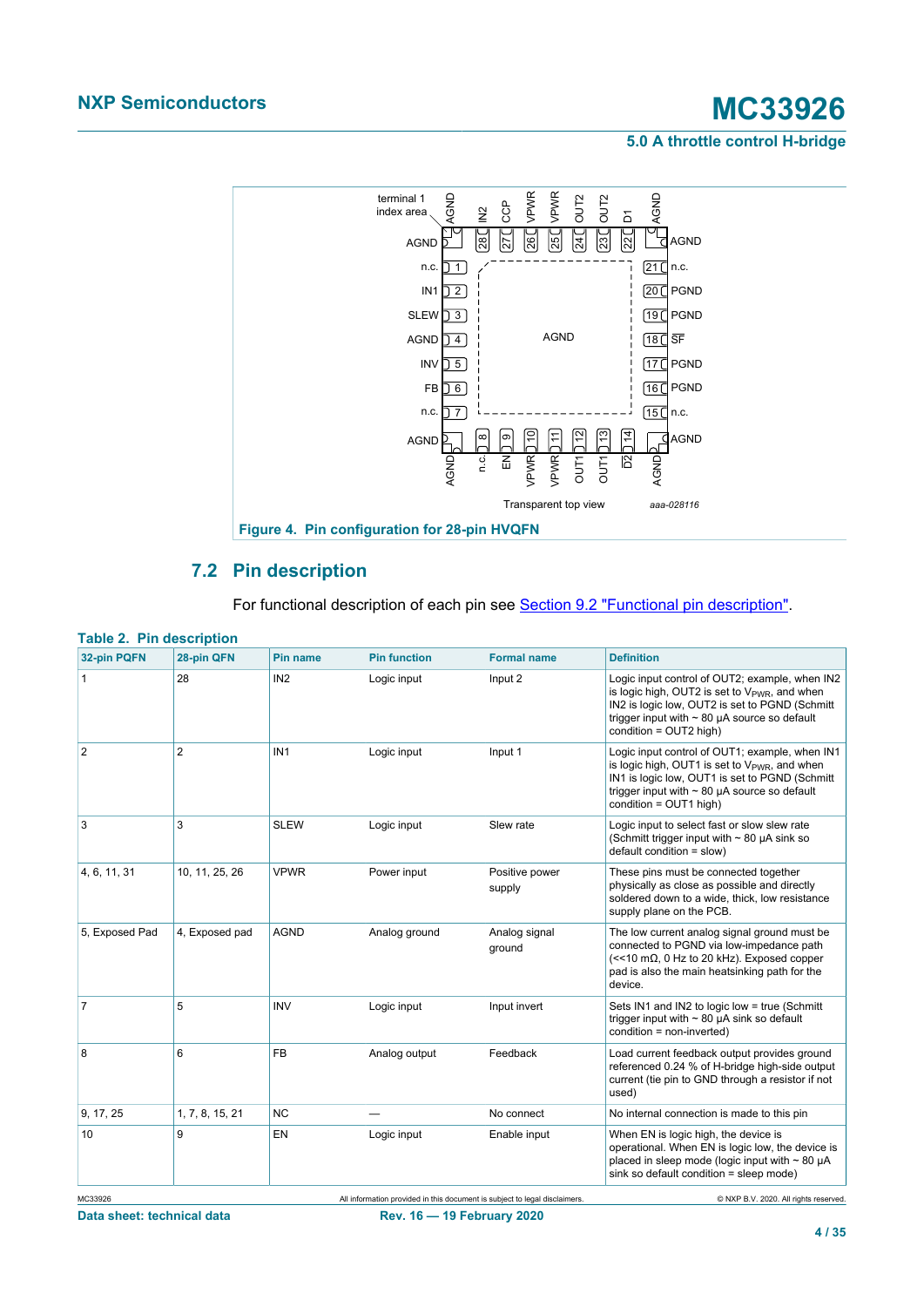<span id="page-4-4"></span><span id="page-4-3"></span><span id="page-4-2"></span><span id="page-4-1"></span><span id="page-4-0"></span>

| 32-pin PQFN               | 28-pin QFN     | Pin name         | <b>Pin function</b>        | <b>Formal name</b>               | <b>Definition</b>                                                                                                                                                                                                                        |
|---------------------------|----------------|------------------|----------------------------|----------------------------------|------------------------------------------------------------------------------------------------------------------------------------------------------------------------------------------------------------------------------------------|
| 12, 13, 14, 15            | 12, 13         | OUT <sub>1</sub> | Power output               | H-bridge output 1                | Source of high-side MOSFET1 and drain of low-<br>side MOSFET1                                                                                                                                                                            |
| 16                        | 14             | D <sub>2</sub>   | Logic input                | Disable input 2 (active<br>low)  | When $\overline{D2}$ is logic low, both OUT1 and OUT2 are<br>tri-stated (Schmitt trigger input with $\sim$ 80 $\mu$ A sink<br>so default condition = disabled)                                                                           |
| 18, 19, 20, 22,<br>23, 24 | 16, 17, 19, 20 | <b>PGND</b>      | Power ground               | Power ground                     | High-current power ground pins must be<br>connected together physically as close as<br>possible and directly soldered down to a wide,<br>thick, low resistance ground plane on the PCB.                                                  |
| 21                        | 18             | SF               | Logic output open<br>drain | Status flag (active low)         | Open drain active low status flag output<br>(requires an external pull-up resistor to $V_{DD}$ ).<br>Maximum permissible load current < 0.5 mA.<br>Maximum $V_{CESAT}$ < 0.4 V at 0.3 mA. Maximum<br>permissible pull-up voltage < 7.0 V |
| 26                        | 22             | D <sub>1</sub>   | Logic input                | Disable input 1 (active<br>high) | When D1 is logic high, both OUT1 and OUT2<br>are tri-stated. Schmitt trigger input with $\sim$ 80 $\mu$ A<br>source so default condition = disabled.                                                                                     |
| 27, 28, 29, 30            | 23, 24         | OUT <sub>2</sub> | Power output               | H-bridge output 2                | Source of high-side MOSFET2 and drain of low-<br>side MOSFET2                                                                                                                                                                            |
| 32                        | 27             | <b>CCP</b>       | Analog output              | Charge pump<br>capacitor         | External reservoir capacitor connection for<br>internal charge pump; connected to VPWR.<br>Allowable values are 30 nF to 100 nF. Note:<br>This capacitor is required for the proper<br>performance of the device.                        |

## <span id="page-4-6"></span>**8 General product characteristics**

### <span id="page-4-7"></span><span id="page-4-5"></span>**8.1 Maximum ratings**

#### **Table 3. Maximum ratings**

*All voltages are with respect to ground unless otherwise noted. Exceeding these ratings may cause a malfunction or permanent damage to the device. These parameters are not production tested.*

| <b>Symbol</b>                                      | <b>Ratings</b>                                                                                         | <b>Value</b>                 | <b>Unit</b> |
|----------------------------------------------------|--------------------------------------------------------------------------------------------------------|------------------------------|-------------|
| <b>Electrical ratings</b>                          |                                                                                                        |                              |             |
| $V_{\text{PWR}(\text{SS})}$<br>$V_{\text{PWR}(T)}$ | $[1]$<br>Power supply voltage<br>• Normal operation (steady-state)<br>• Transient overvoltage          | $-0.3$ to 28<br>$-0.3$ to 40 | V           |
| $V_{IN}$                                           | $[2]$<br>Logic input voltage                                                                           | $-0.3$ to $7.0$              | V           |
| $V_{SFB}$                                          | SF output                                                                                              | $\sqrt{3}$ -0.3 to 7.0       | ٧           |
| <b>I</b> OUT(CONT)                                 | $[4]$<br>Continuous output current                                                                     | 5.0                          | A           |
| $V_{ESD1}$                                         | $[5]$<br>ESD voltage<br>• Human body model<br>Machine model<br>٠<br>• Charge device model              | ± 2000<br>±200               | V           |
| V <sub>ESD2</sub>                                  | - Corner pins $(1,9,17,25)$ - 32-pin PQFN<br>- All other pins - 32-pin PQFN<br>- All pins - 28-pin QFN | ±750<br>±500<br>±500         |             |

[1] Device will survive repetitive transient overvoltage conditions for durations not to exceed 500 ms at duty cycle not to exceed 10 %. External protection is required to prevent device damage in case of a reverse battery condition.

[2] Exceeding the maximum input voltage on IN1, IN2, EN, INV, SLEW, D1, or D2 may cause a malfunction or permanent damage to the device.<br>[3] Exceeding the pull-up resistor voltage on the open drain SFB pin may cause perman

[4] Continuous output current capability is dependent on sufficient package heatsinking to keep junction temperature ≤ 150 °C.

[3] Exceeding the pull-up resistor voltage on the open drain SFB pin may cause permanent damage to the device.<br>
[4] Continuous output current capability is dependent on sufficient package heatsinking to keep junction temp [5]  $\;$  ESD1 testing is performed in accordance with the human body model (C<sub>ZAP</sub> = 100 pF, R<sub>ZAP</sub> = 1500 Ω), ESD2 testing is performed in accordance with the machine model (C<sub>ZAP</sub> = 200 pF, R<sub>ZAP</sub> = 0 Ω), and the charge device model (CDM), robotic (C<sub>ZAP</sub> = 4.0 pF).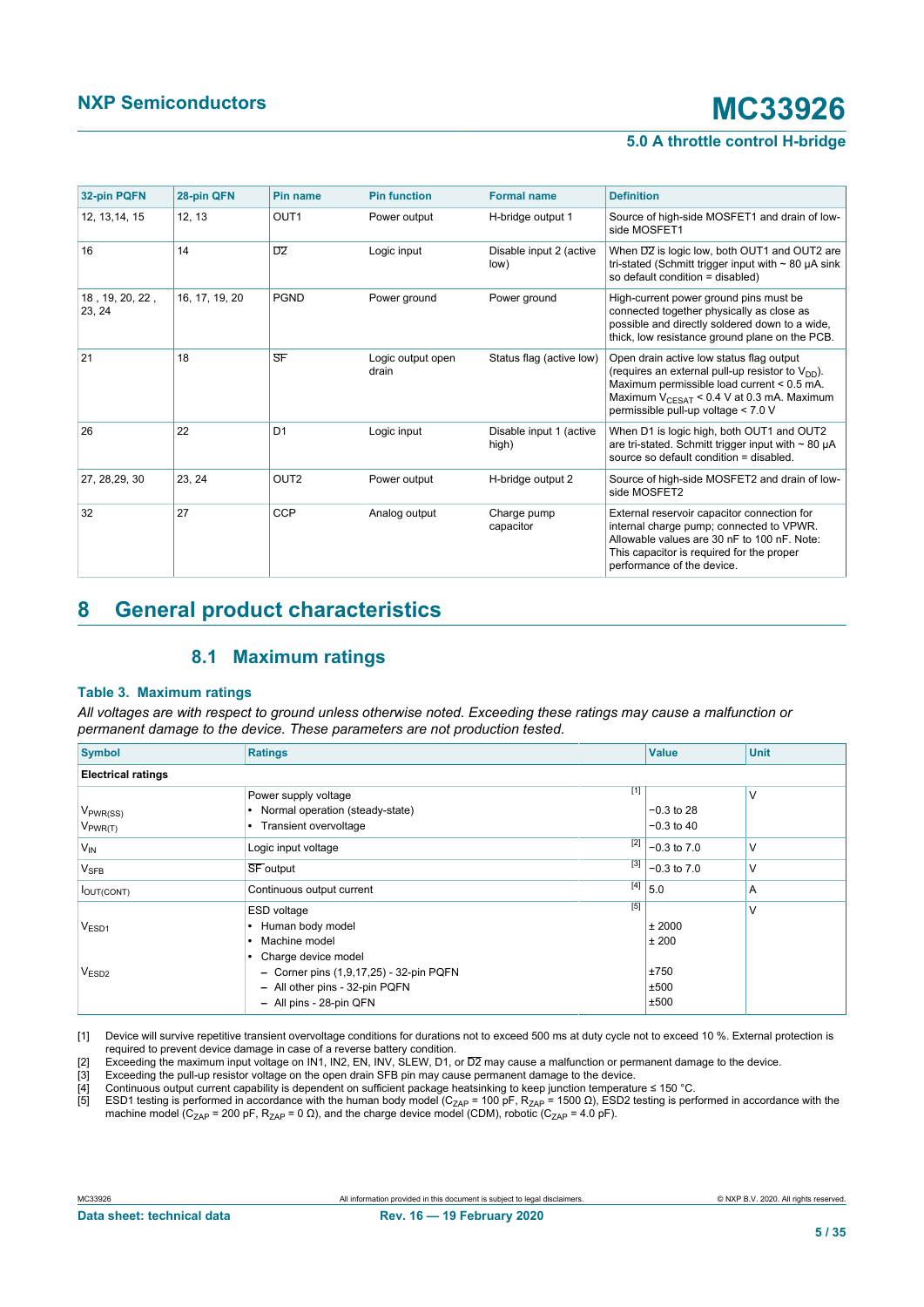### <span id="page-5-12"></span><span id="page-5-11"></span><span id="page-5-2"></span><span id="page-5-1"></span><span id="page-5-0"></span>**8.2 Thermal characteristics**

#### **Table 4. Thermal ratings**

<span id="page-5-9"></span><span id="page-5-8"></span><span id="page-5-7"></span><span id="page-5-6"></span><span id="page-5-5"></span><span id="page-5-4"></span><span id="page-5-3"></span>

| <b>Symbol</b>          | <b>Ratings</b>                                                |           | Min.  | Max. | <b>Unit</b>  |
|------------------------|---------------------------------------------------------------|-----------|-------|------|--------------|
| <b>Thermal ratings</b> |                                                               |           |       |      |              |
| T <sub>J</sub>         | Operation junction temperature                                | $[1]$     | $-40$ | 150  | °C           |
| T <sub>A</sub>         | Operational ambient temperature                               | $[2]$     | $-40$ | 125  | $^{\circ}$ C |
| $T_{\text{STG}}$       | Storage temperature                                           |           | $-65$ | 150  | °C           |
| T <sub>PPRT</sub>      | Peak package reflow temperature during reflow                 | [3] [4]   |       | 260  | °C           |
|                        | MC33926PNB thermal resistance and package dissipation ratings |           |       |      |              |
| $R_{\theta JA}$        | Junction-to-ambient, single-layer board (1s)                  | [5] [6]   |       | 80.0 | °C/W         |
| $R_{\theta JA}$        | Junction-to-ambient, four-layer board (2s2p)                  | $[5] [7]$ |       | 28.0 | °C/W         |
| $R_{\theta$ JB         | Junction-to-board                                             | [7] [8]   |       | 12.0 | °C/W         |
| $R_{\theta JC}$        | Junction-to-case (bottom)                                     | $[9]$     |       | 1.0  | °C/W         |
|                        | MC33926AES thermal resistance and package dissipation ratings |           |       |      |              |
| $R_{\theta$ JA         | Junction-to-ambient, single-layer board (1s)                  | [5] [6]   |       | 89.5 | °C/W         |
| $R_{\theta JA}$        | Junction-to-ambient, four-layer board (2s2p)                  | $[5] [7]$ |       | 31.9 | °C/W         |
| $R_{\theta$ JB         | Junction-to-board                                             | [7] [8]   |       | 11.9 | °C/W         |
| $R_{\theta JC}$        | Junction-to-case (bottom)                                     | $[9]$     |       | 0.53 | °C/W         |
| $\Psi_{\text{JT}}$     | Junction-to-package top, natural convection                   | $[10]$    |       | 2.1  | °C/W         |

[1] Junction temperature is a function of die size, on-chip power dissipation, package thermal resistance, mounting site (board) temperature, ambient temperature, air flow, power dissipation of other components on the board, and board thermal resistance. Junction temperature is a limiting factor, and module thermal design must be planned accordingly. Brief non-repetitive excursions of junction temperature above 150 °C can be tolerated, provided the duration does not exceed 30 seconds maximum. Non-repetitive events are defined as not occurring more than once in 24 hours.

[2] The circuit specification describes IC operation within the parametric operating range defined in the electrical characteristic table. [3] Pin soldering temperature limit is for 10 seconds maximum duration. Not designed for immersion soldering. Exceeding these limits may cause malfunction

or permanent damage to the device. [4] NXP's package reflow capability meets Pb-free requirements for JEDEC standard J-STD-020C for peak package reflow temperature and moisture

sensitivity levels (MSL).

[5] Test procedure per JEDEC JESD51-2 at natural convection for horizontally-oriented board, still air condition.

[6] 1s thermal test board per JEDEC JESD51-3 and JESD51-5.

[7] 2s2p thermal test board per JEDEC JESD51-5 and JESD51-7.

[8] Thermal resistance between the die and the printed circuit board per JEDEC JESD51-8. Board temperature is measured on the top surface of the board near the package. The actual RθJB (junction-to-board) values will vary depending on solder thickness and composition and copper trace thickness and area.

[9] Thermal resistance between the die and the solder pad on the bottom of the package. Interface resistance is ignored.

[10] Thermal characterization parameter indicating the temperature difference between package top and the junction temperature per JEDEC JESD51-2. When Greek letters are not available, the thermal characterization parameter is written as Psi-JT.

## <span id="page-5-13"></span><span id="page-5-10"></span>**8.3 Static electrical characteristics**

#### **Table 5. Static electrical characteristics**

*Characteristics noted under conditions 5.0 V ≤ VPWR ≤ 28 V, −40 °C ≤ TA ≤ 125 °C, GND = 0 V, unless otherwise noted. Typical values noted reflect the approximate parameter means at TA = 25 °C under nominal conditions, unless otherwise noted.*

| <b>Symbol</b>        | <b>Characteristic</b>                                                                                  | Min. | Typ. | Max. | <b>Unit</b> |
|----------------------|--------------------------------------------------------------------------------------------------------|------|------|------|-------------|
| Power inputs (VPWR)  |                                                                                                        |      |      |      |             |
|                      | [1] [2]<br>Operating voltage range                                                                     |      |      |      |             |
| V <sub>PWR(SS)</sub> | Steady-state<br>٠                                                                                      | 5.0  | _    | 28   |             |
| $V_{\text{PWR}(T)}$  | Transient ( $t < 500$ ms)                                                                              |      | _    | 40   |             |
| PWR(SLEEP)           | $[3]$<br>Sleep state supply current                                                                    |      |      |      | μA          |
|                      | • EN, $\overline{D2}$ , INV, SLEW = Logic [0], IN1, IN2, D1 =<br>Logic [1], and $I_{\text{OUT}} = 0$ A |      |      | 50   |             |
| PWR(STANDBY)         | Standby supply current (part enabled)                                                                  |      |      |      | mA          |
|                      | • $I_{\text{OUT}} = 0 \text{ A}, V_{\text{EN}} = 5.0 \text{ V}$                                        |      | --   | 20   |             |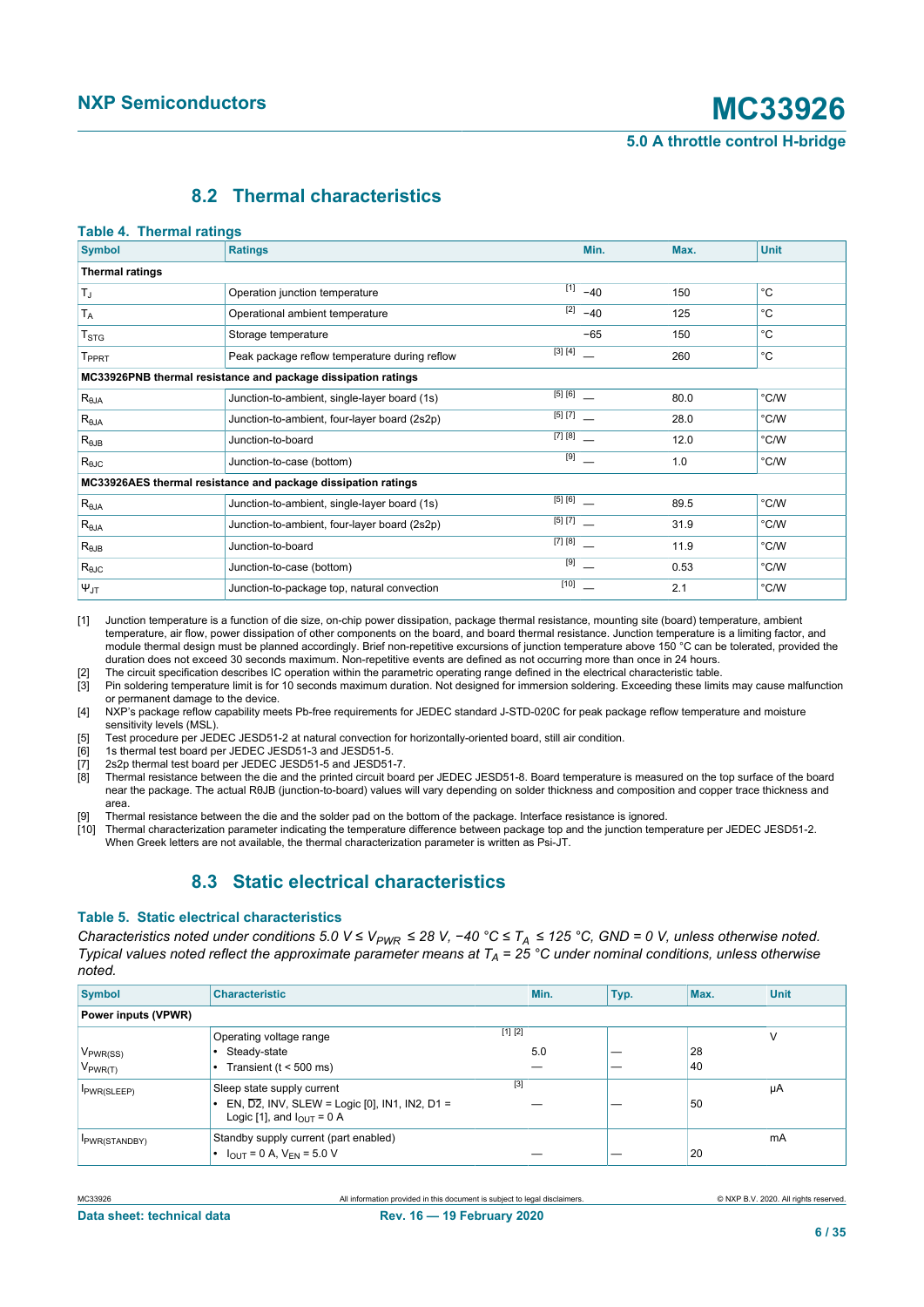# **NXP Semiconductors MC33926**

| <b>Symbol</b>                    | <b>Characteristic</b>                                                                                                                                                                                                                                                       | Min.                | Typ.                     | Max.                     | <b>Unit</b>       |
|----------------------------------|-----------------------------------------------------------------------------------------------------------------------------------------------------------------------------------------------------------------------------------------------------------------------------|---------------------|--------------------------|--------------------------|-------------------|
|                                  | Undervoltage lockout thresholds                                                                                                                                                                                                                                             |                     |                          |                          |                   |
| VUVLO(ACTIVE)                    | • VPWR(FALLING)                                                                                                                                                                                                                                                             | 4.15                |                          |                          | V                 |
| VUVLO(INACTIVE)                  | V <sub>PWR(RISING)</sub>                                                                                                                                                                                                                                                    |                     |                          | 5.0                      | V                 |
| VUVLO(HYS)                       | Hysteresis                                                                                                                                                                                                                                                                  | 150                 | 200                      | 350                      | mV                |
| <b>Charge Pump</b>               |                                                                                                                                                                                                                                                                             |                     |                          |                          |                   |
|                                  |                                                                                                                                                                                                                                                                             |                     |                          |                          |                   |
|                                  | Charge pump voltage (CP capacitor = 33 nF)                                                                                                                                                                                                                                  |                     |                          |                          | V                 |
| $V_{CP} - V_{PWR}$               | • $V_{PWR} = 5.0 V$                                                                                                                                                                                                                                                         | 3.5                 |                          |                          |                   |
|                                  | • $V_{PWR} = 28 V$                                                                                                                                                                                                                                                          | —                   |                          | 12                       |                   |
| <b>Control inputs</b>            |                                                                                                                                                                                                                                                                             |                     |                          |                          |                   |
| $V_{\parallel}$                  | Operating input voltage (EN, IN1, IN2, D1, D2, INV,<br>SLEW)                                                                                                                                                                                                                |                     |                          | 5.5                      | V                 |
|                                  | $[4]$<br>Input voltage (IN1, IN2, D1, D2, INV, SLEW)                                                                                                                                                                                                                        |                     |                          |                          |                   |
| V <sub>IH</sub>                  | • Logic threshold high                                                                                                                                                                                                                                                      | 2.0                 |                          |                          | V                 |
| $\mathsf{V}_{\mathsf{IL}}$       | • Logic threshold low                                                                                                                                                                                                                                                       |                     |                          | 1.0                      | V                 |
| $V_{HYS}$                        | • Hysteresis                                                                                                                                                                                                                                                                | 250                 | 400                      |                          | mV                |
| V <sub>TH</sub>                  | Input voltage (EN) threshold                                                                                                                                                                                                                                                | 1.0                 |                          | 2.0                      | V                 |
|                                  |                                                                                                                                                                                                                                                                             |                     |                          |                          |                   |
| $I_{IN}$                         | Logic input currents, $V_{PWR} = 5.0 V$<br>Inputs EN, D2, INV, SLEW (internal pull-downs),<br>$V_{IH} = 5.0 V$                                                                                                                                                              | 20                  | 80                       | 200                      | μA                |
|                                  | • Inputs IN1, IN2, D1 (internal pull-ups), VIL = 0 V                                                                                                                                                                                                                        | $-200$              | -80                      | $-20$                    |                   |
| Power outputs OUT1, OUT2         |                                                                                                                                                                                                                                                                             |                     |                          |                          |                   |
|                                  | $[5]$<br>Output-on resistance, I <sub>LOAD</sub> = 3.0 A                                                                                                                                                                                                                    |                     |                          |                          | mΩ                |
|                                  | • $V_{PWR} = 8.0 V, T_J = 25 °C$                                                                                                                                                                                                                                            |                     | 120                      |                          |                   |
| $R_{DS(on)}$                     | • $V_{PWR} = 8.0 V, T_J = 150 °C$                                                                                                                                                                                                                                           |                     |                          |                          |                   |
|                                  |                                                                                                                                                                                                                                                                             |                     | $\overline{\phantom{0}}$ | 225                      |                   |
|                                  | • $V_{PWR} = 5.0 V, T_J = 150 °C$                                                                                                                                                                                                                                           |                     | $\overline{\phantom{0}}$ | 325                      |                   |
| <b>ILIM</b>                      | [6]<br>Output current regulation threshold                                                                                                                                                                                                                                  |                     |                          |                          | Α                 |
|                                  | $\bullet$ T <sub>J</sub> < T <sub>FB</sub>                                                                                                                                                                                                                                  | 5.2                 | 6.5                      | 8.0                      |                   |
|                                  | • T <sub>J</sub> ≥ T <sub>FB</sub> (foldback region - see Figure 10 and                                                                                                                                                                                                     |                     | 4.2                      | $\overline{\phantom{0}}$ |                   |
|                                  | Figure 12)                                                                                                                                                                                                                                                                  |                     |                          |                          |                   |
| $I_{\text{SCH}}$                 | High-side short-circuit detection threshold (short-<br>circuit to GND)                                                                                                                                                                                                      | $\boxed{6}$ 11      | 13                       | 16                       | Α                 |
| $I_{SCL}$                        | Low-side short-circuit detection threshold (short-<br>circuit to VPWR)                                                                                                                                                                                                      | $\boxed{6}$ 9.0     | 11                       | 14                       | Α                 |
| <b>IOUTLEAK</b>                  | $[7]$<br>Output leakage current, outputs off, V <sub>PWR</sub> = 28 V                                                                                                                                                                                                       |                     |                          |                          | μA                |
|                                  | • $V_{OUT} = V_{PWR}$                                                                                                                                                                                                                                                       |                     |                          | 100                      |                   |
|                                  | • $V_{\text{OUT}}$ = Ground                                                                                                                                                                                                                                                 | $-60$               |                          | $\overline{\phantom{0}}$ |                   |
|                                  |                                                                                                                                                                                                                                                                             |                     |                          |                          |                   |
| $V_F$                            | Output MOSFET body diode forward voltage drop                                                                                                                                                                                                                               |                     |                          | 2.0                      | $\vee$            |
|                                  | • $I_{OUT} = 3.0 A$                                                                                                                                                                                                                                                         |                     |                          |                          |                   |
|                                  | [6]<br>Overtemperature shutdown                                                                                                                                                                                                                                             |                     |                          |                          | $^{\circ}{\rm C}$ |
| $T_{LIM}$                        | • Thermal limit at $T_{J}$                                                                                                                                                                                                                                                  | 175                 |                          | 200                      |                   |
| $T_{HYS}$                        | • Hysteresis at T <sub>J</sub>                                                                                                                                                                                                                                              |                     | 12                       |                          |                   |
| $T_{FB}$                         | $[6] % \begin{center} \includegraphics[width=\linewidth]{imagesSupplemental/Imetad-Architecture.png} \end{center} \caption{The image shows the image shows a single number of three different types of the image.} \label{fig:limal}$<br>Current foldback at T <sub>J</sub> | 165                 | -                        | 185                      | °C                |
| $T_{\text{SEP}}$                 | Current foldback to thermal shutdown separation                                                                                                                                                                                                                             | $\overline{[6]}$ 10 |                          | 15                       | °C                |
| High-side current sense feedback |                                                                                                                                                                                                                                                                             |                     |                          |                          |                   |
|                                  | [8]                                                                                                                                                                                                                                                                         |                     |                          |                          |                   |
|                                  | Feedback current (pin FB sourcing current)                                                                                                                                                                                                                                  |                     |                          |                          |                   |
|                                  | $IOUT = 0 mA$                                                                                                                                                                                                                                                               | 0.0                 |                          | 50                       | μA                |
|                                  | $IOUT = 300$ mA<br>$\bullet$                                                                                                                                                                                                                                                | $0.0\,$             | 270                      | 750                      | μA                |
| <b>IFB</b>                       | $IOUT = 500$ mA                                                                                                                                                                                                                                                             | 0.35                | 0.775                    | 1.56                     | mA                |
|                                  | $IOUT = 1.5 A$                                                                                                                                                                                                                                                              | 2.86                | 3.57                     | 4.28                     | mA                |
|                                  | $IOUT = 3.0 A$<br>$\bullet$                                                                                                                                                                                                                                                 | 5.71                | 7.14                     | 8.57                     | mA                |
|                                  | $\cdot$ IOUT = 6.0 A                                                                                                                                                                                                                                                        | 11.43               | 14.29                    | 17.15                    | mA                |
| Status flag <sup>[9]</sup>       |                                                                                                                                                                                                                                                                             |                     |                          |                          |                   |
|                                  | $[10]$<br>Status flag leakage current                                                                                                                                                                                                                                       |                     |                          |                          | μA                |
| <b>ISFLEAK</b>                   | • $V_{\overline{SF}} = 5.0 V$                                                                                                                                                                                                                                               |                     |                          | $5.0$                    |                   |
|                                  |                                                                                                                                                                                                                                                                             |                     |                          |                          |                   |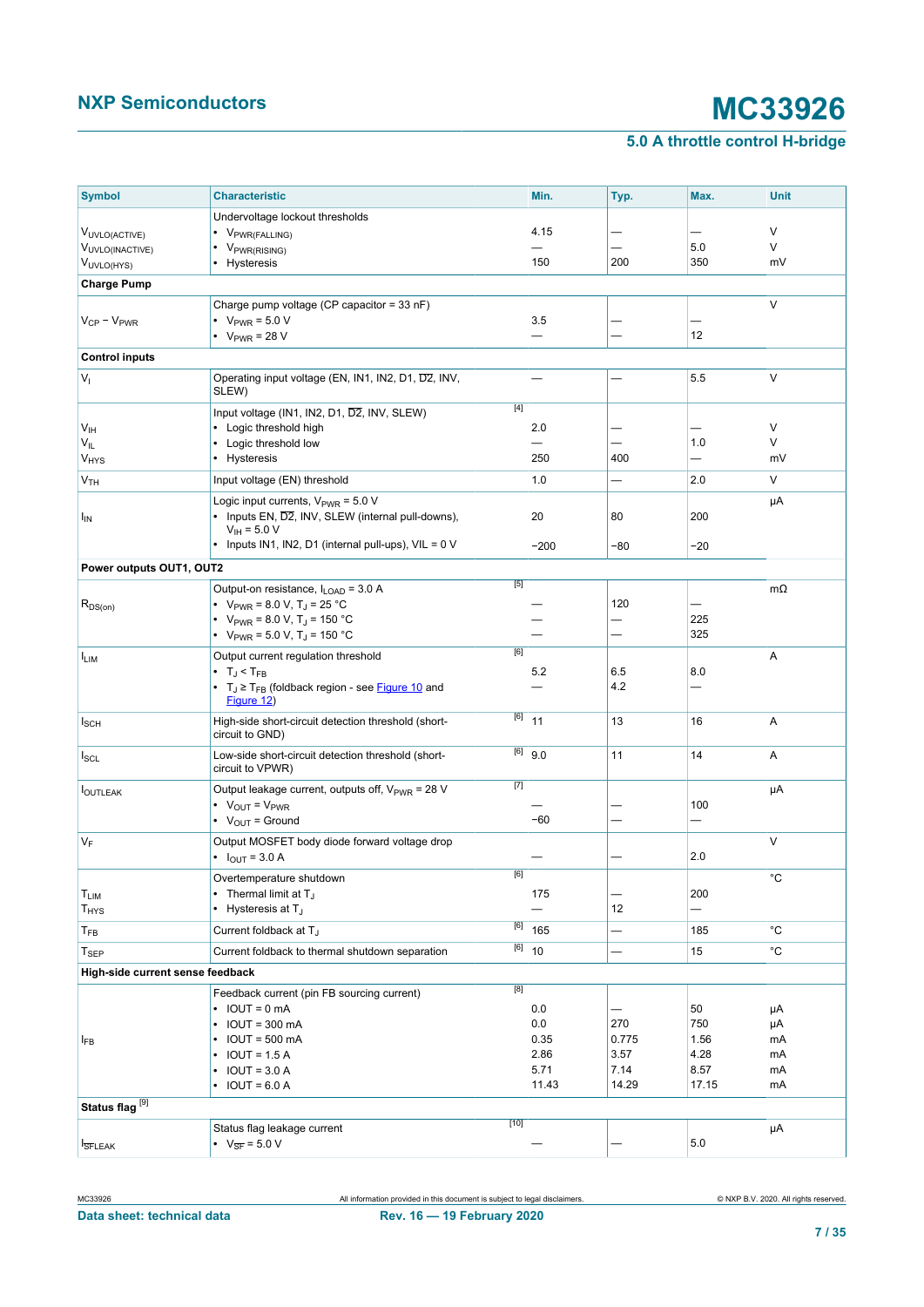## **NXP Semiconductors MC33926**

#### **5.0 A throttle control H-bridge**

<span id="page-7-1"></span><span id="page-7-0"></span>

| Symbol             | <b>Characteristic</b>    |        | Min.                     | Typ.                     | Max. | <b>Unit</b> |
|--------------------|--------------------------|--------|--------------------------|--------------------------|------|-------------|
|                    | Status flag set voltage  | $[11]$ |                          |                          |      |             |
| V <sub>SFLOW</sub> | l <sub>SF</sub> = 300 μA |        | $\overline{\phantom{a}}$ | $\overline{\phantom{a}}$ | 0.4  |             |

<span id="page-7-5"></span><span id="page-7-4"></span><span id="page-7-3"></span><span id="page-7-2"></span><sup>[1]</sup> Device specifications are characterized over the range of 8.0 V ≤ V<sub>PWR</sub> ≤ 28 V. Continuous operation above 28 V may degrade device reliability. Device is operational down to 5.0 V, but below 8.0 V the output resistance may increase by 50 percent.

<span id="page-7-9"></span>

Fig. Output-on resistance as measured from output to VPWR and from output to GND.<br>[5] Output-on resistance as measured from output to VPWR and from output to GND.

- <span id="page-7-11"></span><span id="page-7-10"></span>This parameter is guaranteed by design.
- [7] Outputs switched OFF via D1 or  $\overline{D2}$ .<br>[8] Accuracy is better than 20 % from 0.

[8] Accuracy is better than 20 % from 0.5 A to 6.0 A. Recommended terminating resistor value: R<sub>FB</sub> = 270 Ω.<br>[9] Status flag output is an open drain output requiring a pull-up resistor to logic V<sub>DD</sub>.

[9] Status flag output is an open drain output requiring a pull-up resistor to logic  $V_{DD}$ .<br>[10] Status flag leakage current is measured with status flag high and not set.

Status flag leakage current is measured with status flag high and not set.

[11] Status flag set voltage measured with status flag low and set with  $I_{FS}$  = 300 µA. Maximum allowable sink current from this pin is < | 500 µA | . Maximum allowable pull-up voltage < 7.0 V.

### <span id="page-7-13"></span><span id="page-7-12"></span>**8.4 Dynamic electrical characteristics**

#### **Table 6. Dynamic electrical characteristics**

*Characteristics noted under conditions 5.0 V ≤ VPWR ≤ 28 V, −40 °C ≤ TA ≤ 125 °C, GND = 0 V, unless otherwise noted. Typical values noted reflect the approximate parameter means at TA = 25 °C under nominal conditions, unless otherwise noted.*

| <b>Symbol</b>                 | <b>Characteristic</b>                                                            | Min.       | Typ.      | Max.        | <b>Unit</b> |
|-------------------------------|----------------------------------------------------------------------------------|------------|-----------|-------------|-------------|
| <b>Timing characteristics</b> |                                                                                  |            |           |             |             |
| f <sub>PWM</sub>              | [1]<br>PWM frequency                                                             |            |           | 20          | kHz         |
| $f_{MAX}$                     | $[2]$<br>Maximum switching frequency during current<br>limit regulation          |            |           | 20          | kHz         |
| t <sub>DON</sub>              | $[3]$<br>Output on delay<br>• $V_{PWR} = 14 V$                                   |            |           | 18          | μs          |
| t <sub>DOFF</sub>             | $[3]$<br>Output off delay<br>• $V_{PWR} = 14 V$                                  |            |           | 12          | μs          |
| t <sub>A</sub>                | $[4]$<br>I <sub>LIM</sub> output constant-off time                               | 15         | 20.5      | 32          | μs          |
| $t_B$                         | $[5]$<br>I <sub>LIM</sub> blanking time                                          | 12         | 16.5      | 27          | μs          |
| <i>t</i> <sub>DDISABLE</sub>  | [6]<br>Disable delay time                                                        |            | -         | 8.0         | μs          |
| $t_F$ , $t_R$                 | $[7]$<br>Output rise and fall time<br>$\cdot$ SLEW = Slow<br>$\cdot$ SLEW = Fast | 1.5<br>0.2 | 3.0<br>-- | 6.0<br>1.45 | μs          |
| t <sub>FAULT</sub>            | $[8]$ $[9]$<br>Short-circuit/overtemperature turn-off (latch-<br>off) time       |            |           | 8.0         | μs          |
| t <sub>POD</sub>              | $[9]$<br>Power-on delay time                                                     |            | 1.0       | 5.0         | ms          |
| $t_{RR}$                      | $[9]$<br>Output MOSFET body diode reverse recovery<br>time                       | 75         | 100       | 150         | ns          |
| $f_{\text{CP}}$               | [9]<br>Charge pump operating frequency                                           |            | 7.0       |             | <b>MHz</b>  |

[1] The maximum PWM frequency is obtained when the device is set to fast slew rate via the SLEW pin. PWM-ing when SLEW is set to slow should be limited to frequencies < 11 kHz to allow the internal high-side driver circuitry time to fully enhance the high-side MOSFETs.

[2] The internal current limit circuitry produces a constant-off-time pulse width modulation of the output current. The output load's inductance, capacitance, and resistance characteristics affect the total switching period (off-time + on-time), and thus the PWM frequency during current limit.

[3] Output delay is the time duration from 1.5 V on the IN1 or IN2 input signal to the 20 % or 80 % point (dependent on the transition direction) of the OUT1 or OUT2 signal. If the output is transitioning high-to-low, the delay is from 1.5 V on the input signal to the 80 % point of the output response signal. If the output is transitioning low-to-high, the delay is from 1.5 V on the input signal to the 20 % point of the output response signal. See [Figure 5.](#page-8-1) [4] The time during which the internal constant-off time PWM current regulation circuit has tri-stated the output bridge.

[5] The time during which the current regulation threshold is ignored so that the short-circuit detection threshold comparators may have time to act.<br>[6] Disable delay time measurement is defined in Figure 6.

[6] Disable delay time measurement is defined in  $Figure 6$ .<br>[7] Rise time is from the 10 % to the 90 % level and fall tim</u>

Rise time is from the 10 % to the 90 % level and fall time is from the 90 % to the 10 % level of the output signal with V<sub>PWR</sub> = 14 V, R<sub>LOAD</sub> = 3.0  $\Omega$ . See [Figure 7.](#page-8-3)

[8] Load currents ramping up to the current regulation threshold become limited at the I<sub>LIM</sub> value (see [Figure 8](#page-8-4)). The short-circuit currents possess a di/dt that ramps up to the I<sub>SCH</sub> or I<sub>SCL</sub> threshold during the I<sub>LIM</sub> blanking time, registering as a short-circuit event detection and causing the shutdown circuitry to force the output into an immediate tri-state latch-off (see [Figure 9\)](#page-9-1). Operation in current limit mode may cause junction temperatures to rise. Junction

MC33926 All information provided in this document is subject to legal disclaimers. © NXP B.V. 2020. All rights reserved.

<span id="page-7-6"></span><sup>[2]</sup> Device survives the transient overvoltage indicated for a maximum duration of 500 ms. Transient not to be repeated more than once every 10 seconds.<br>[3]  $I_{PWR|SEEP}$  is with sleep mode activated and EN,  $\overline{D2}$ , INV, S

<span id="page-7-8"></span><span id="page-7-7"></span><sup>[3]</sup> I<sub>PWR(SLEEP)</sub> is with sleep mode activated and EN, D2, INV, SLEW = logic [0], and IN1, IN2, D1 = logic [1] or with these inputs left floating.<br>[4] SLEW input voltage hysteresis is guaranteed by design.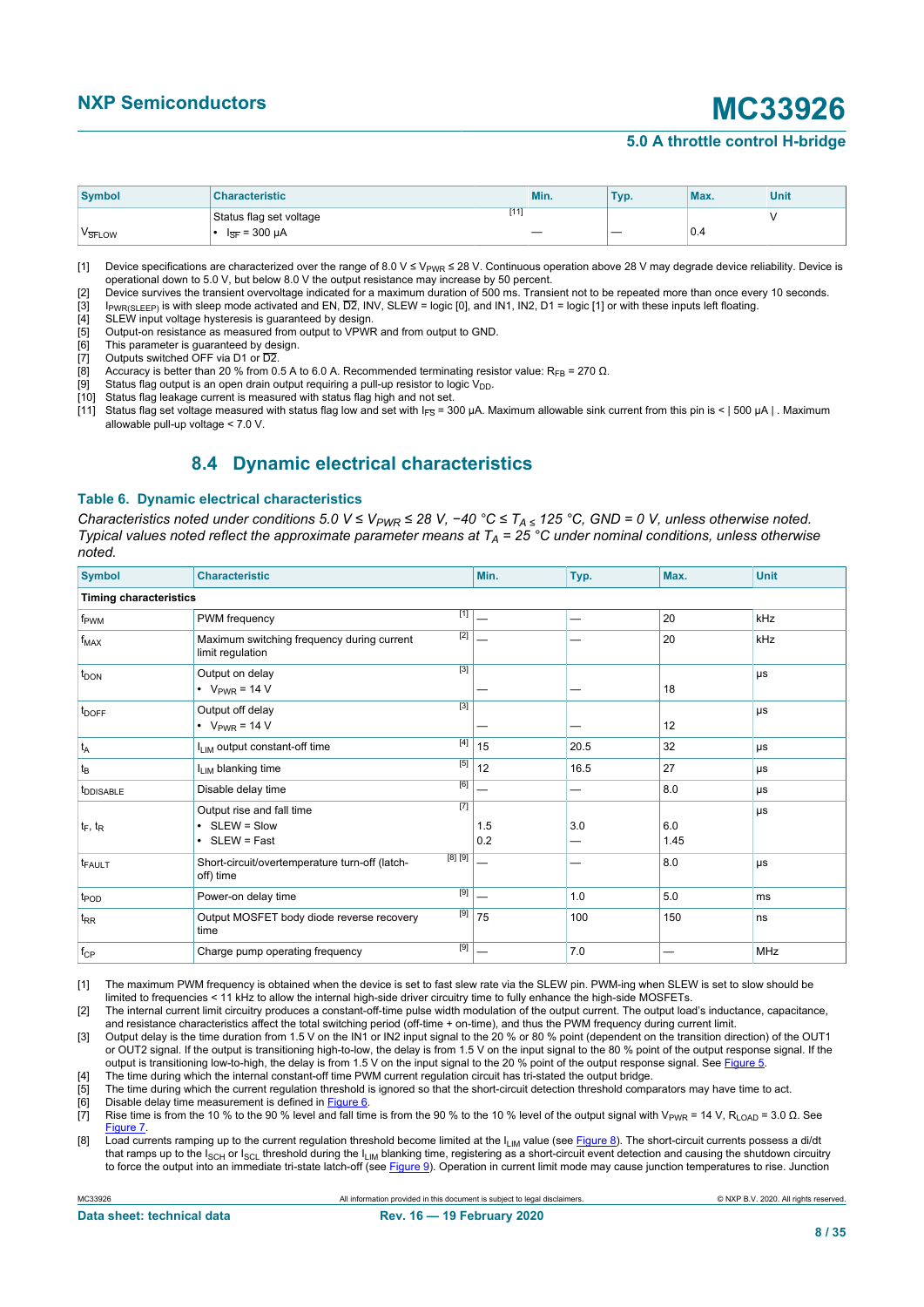temperatures above ~160 °C causes the output current limit threshold to "foldback", or decrease, until ~175 °C is reached, after which the T<sub>LIM</sub> thermal latch-off occurs. Permissible operation within this foldback region is limited to non-repetitive transient events of duration not to exceed 30 seconds (see [Figure 10\)](#page-9-0).

[9] Parameter is guaranteed by design.

## <span id="page-8-0"></span>**8.5 Timing diagrams**

<span id="page-8-5"></span><span id="page-8-4"></span><span id="page-8-3"></span><span id="page-8-2"></span><span id="page-8-1"></span>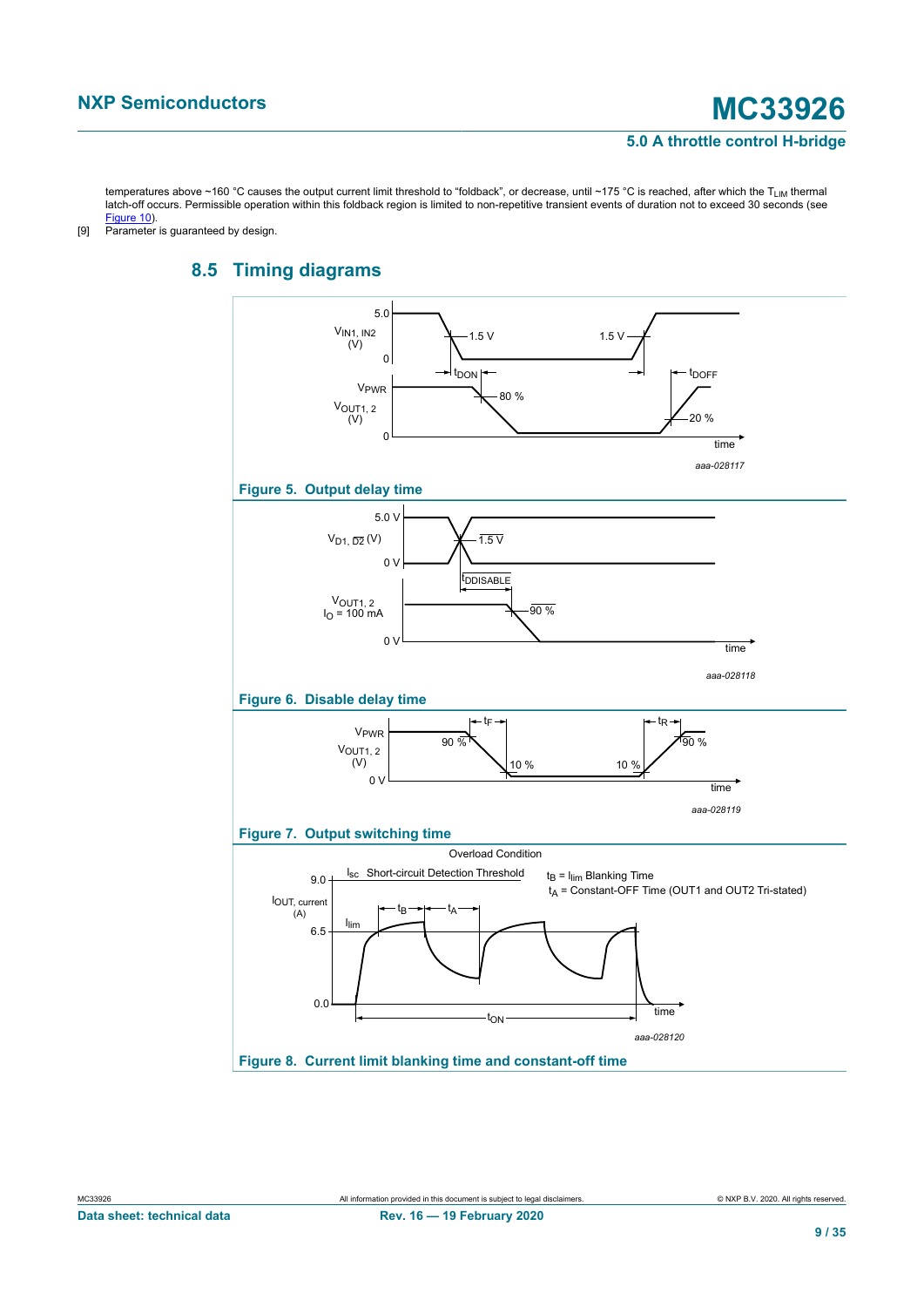<span id="page-9-1"></span>

## <span id="page-9-2"></span><span id="page-9-0"></span>**9 Functional description**

### **9.1 Introduction**

<span id="page-9-3"></span>Numerous protection and operational features (speed, torque, direction, dynamic breaking, PWM control, and closed-loop control) make the 33926 a very attractive, costeffective solution for controlling a broad range of small DC motors. The 33926 outputs are capable of supporting peak DC load currents of up to 5.0 A from a 28  $V_{PWR}$  source. An internal charge pump and gate drive circuitry are provided which can support external PWM frequencies up to 20 kHz.

The 33926 has an analog feedback (current mirror) output pin (the FB pin) providing a constant-current source ratioed to the active high-side MOSFETs' current. This can be used to provide "real time" monitoring of output current to facilitate closed-loop operation for motor speed/torque control, or for the detection of open load conditions.

Two independent inputs, IN1 and IN2, provide control of the two totem-pole half-bridge outputs. An input invert, INV, changes IN1 and IN2 to low = true logic. Two different output slew rates are selectable via the SLEW input. Two independent disable inputs, D1 and  $\overline{D2}$ , provide the means to force the H-bridge outputs to a high-impedance state (all H-bridge switches off). An EN pin controls an enable function allowing the IC to be placed in a power-conserving sleep mode.

The 33926 has output current limiting (via constant off-time PWM current regulation), output short-circuit detection with latch-off, and overtemperature detection with latch-off.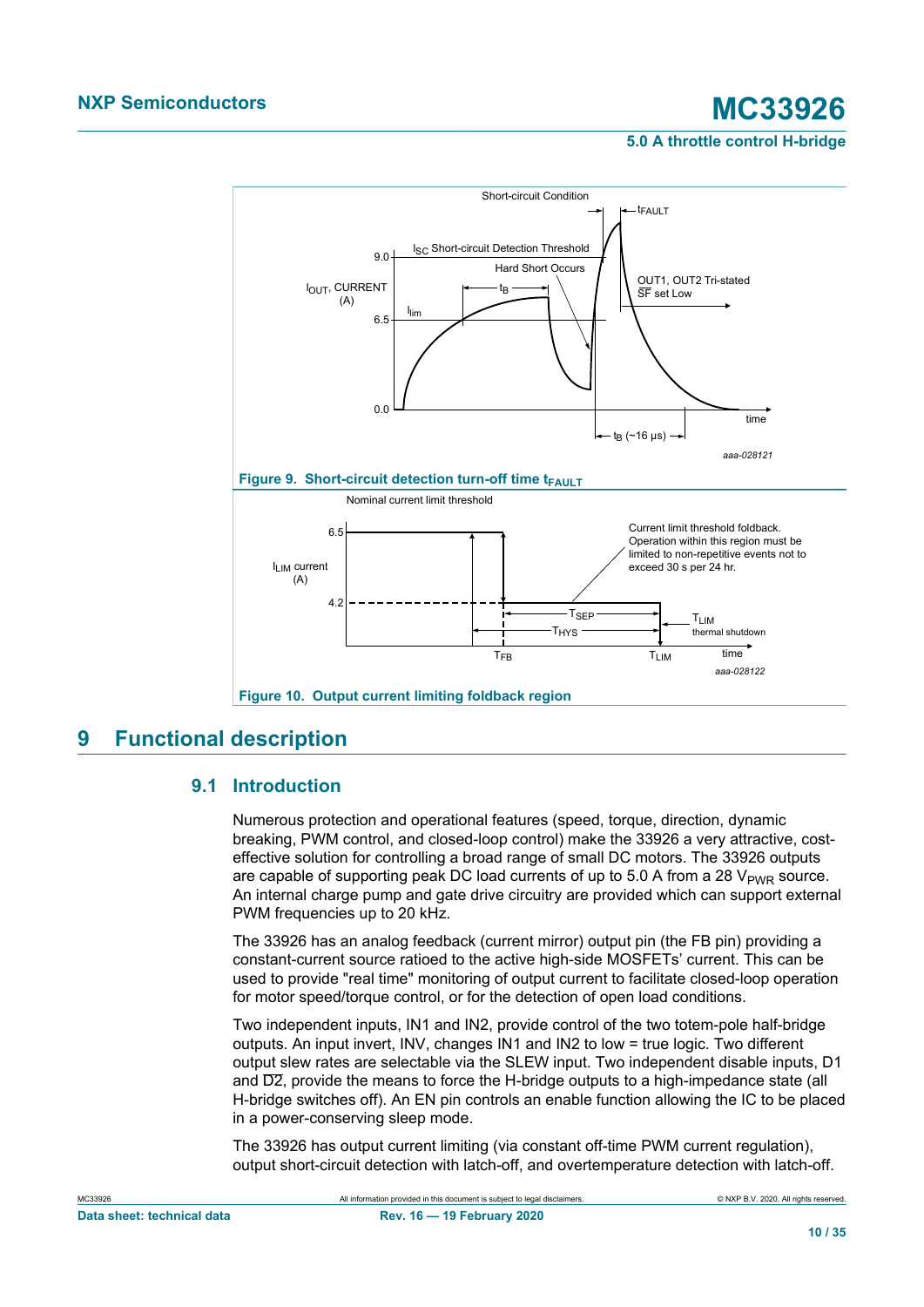Once the device is latched-off due to a fault condition, either of the disable inputs (D1 or  $\overline{D2}$ ),  $V_{PWR}$ , or EN must be "toggled" to clear the status flag.

Current limiting (load current regulation) is accomplished by a constant-off time PWM method using current limit threshold triggering. The current limiting scheme is unique in that it incorporates a junction temperature-dependent current limit threshold. This means the current limit threshold is "reduced to around 4.2 A" as the junction temperature increases above 160 °C. When the temperature is above 175 °C, overtemperature shutdown (latch-off) occurs. This combination of features allows the device to continue operating for short periods of time (< 30 seconds) with unexpected loads, while still retaining adequate protection for both the device and the load.

### <span id="page-10-0"></span>**9.2 Functional pin description**

#### **9.2.1 Power ground and analog ground (PGND and AGND)**

<span id="page-10-2"></span>The power and analog ground pins should be connected together with a very lowimpedance connection.

#### **9.2.2 Positive power supply (VPWR)**

<span id="page-10-1"></span>VPWR pins are the power supply inputs to the device. All VPWR pins must be connected together on the printed circuit board with traces as short as possible, offering as lowimpedance as possible between pins. Transients on  $V_{PWR}$  going below the undervoltage threshold result in the protection activating. It is essential to use an input filter capacitor of sufficient size and low ESR to sustain a  $V_{PWR}$  greater than  $V_{UVLO}$  when the load is switched (see [Section 12 "Typical applications"](#page-16-0)).

#### **9.2.3 Status flag (SF)**

<span id="page-10-3"></span>This pin is the device fault status output. This output is an active low open drain structure requiring a pull-up resistor to  $V_{DD}$ . The maximum  $V_{DD}$  is < 7.0 V. See [Table 7](#page-14-0) for the  $\overline{SF}$ output status definition.

#### **9.2.4 Input invert (INV)**

<span id="page-10-4"></span>The input invert control pin sets IN1 and IN2 to low = true. This is a Schmitt trigger input with ~80 µA sink; the default condition is non-inverted. If IN1 and IN2 are set so the current is being commanded to flow through the load attached between OUT1 and OUT2, changing the logic level at INV has the effect of reversing the direction of current commanded. Thus, the INV input may be used as a "forward/ reverse" command input. If both IN1 and IN2 are the same logic level, then changing the logic level at INV has the effect of changing the bridge's output from freewheeling high to freewheeling low or vice versa.

#### **9.2.5 Slew rate (SLEW)**

<span id="page-10-5"></span>The SLEW pin is the logic input selecting fast or slow slew rates. It is a Schmitt trigger input with ~80 µA sink, so the default condition is slow. When SLEW is set to slow, PWMing should be limited to frequencies less than 11 kHz to allow the internal high-side driver circuitry time to fully enhance the high-side MOSFETs.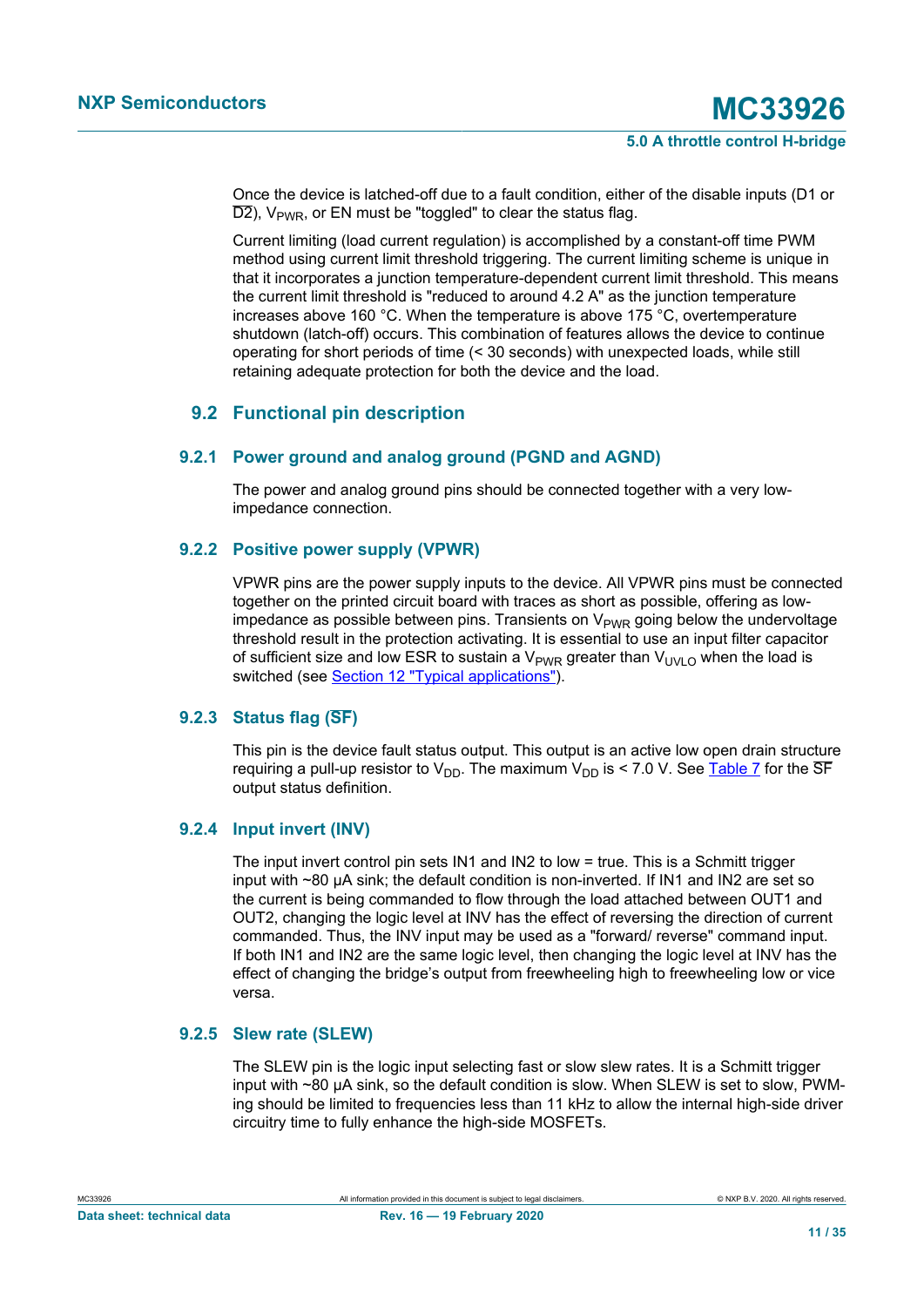### **9.2.6 Input 1, 2 and disable input 1, 2 (IN1, IN2, and D1, D2)**

<span id="page-11-0"></span>These pins are input control pins used to control the outputs, and are 3.0 V/ 5.0 V CMOS-compatible inputs with hysteresis. IN1 and IN2 independently control OUT1 and OUT2, respectively. D1 and  $\overline{D2}$  are complementary inputs used to tri-state disable the Hbridge outputs.

When either D1 or  $\overline{D2}$  is SET (D1 = logic high or  $\overline{D2}$  = logic low) in the disable state, the outputs OUT1 and OUT2 are both tri-state disabled; however, the rest of the device circuitry is fully operational and the supply  $I_{PWR(STANDBY)}$  current is reduced to a few mA. See [Table 5.](#page-5-10)

### **9.2.7 H-bridge output (OUT1, OUT2)**

<span id="page-11-1"></span>These pins are the outputs of the H-bridge with integrated freewheeling diodes. The bridge output is controlled using the IN1, IN2, D1, and  $\overline{D2}$  inputs. The outputs have PWM current limiting above the  $I_{LIM}$  threshold. The outputs also have thermal shutdown (tri-state latch-off) with hysteresis as well as short-circuit latch-off protection. A disable timer (time t<sub>B</sub>) is incorporated to distinguish between load currents higher than the  $I_{LIM}$ threshold and short-circuit currents. This timer is activated at each output transition.

### **9.2.8 Charge pump capacitor (CCP)**

<span id="page-11-2"></span>This pin is the charge pump output pin and connection for the external charge pump reservoir capacitor. The allowable value is from 30 nF to 100 nF. This capacitor must be connected from the CCP pin to the VPWR pin. The device cannot operate properly without the external reservoir capacitor.

#### **9.2.9 Enable input (EN)**

<span id="page-11-3"></span>The EN pin is used to place the device in a sleep mode so as to consume very low currents. When the EN pin voltage is a logic low state, the device is in sleep mode. The device is enabled and fully operational when the EN pin voltage is in logic high. An internal pull-down resistor maintains the device in sleep mode in the event EN is driven through a high-impedance I/O, or an unpowered microcontroller, or the EN input becomes disconnected.

#### **9.2.10 Feedback (FB)**

<span id="page-11-4"></span>The 33926 has a feedback output (FB) for "real time" monitoring of H-bridge high-side output currents to facilitate closed-loop operation for motor speed and torque control.

The FB pin provides current sensing feedback of the H-bridge high-side drivers. When running in the forward or reverse direction, a ground-referenced 0.24 % of load current is output to this pin. Through the use of an external resistor to ground, the proportional feedback current can be converted to a proportional voltage equivalent and the controlling microcontroller can "read" the current proportional voltage with its analogto-digital converter (ADC). This is intended to provide the user with only first-order motor current feedback for motor torque control. The resistance range for the linear operation of the FB pin is 100  $\Omega$  < R<sub>FB</sub> < 300  $\Omega$ .

If PWM-ing is implemented using the disable pin inputs (either D1 or  $\overline{D2}$ ), a small filter capacitor (~1.0  $\mu$ F) may be required in parallel with the R<sub>FB</sub> resistor to ground for spike suppression.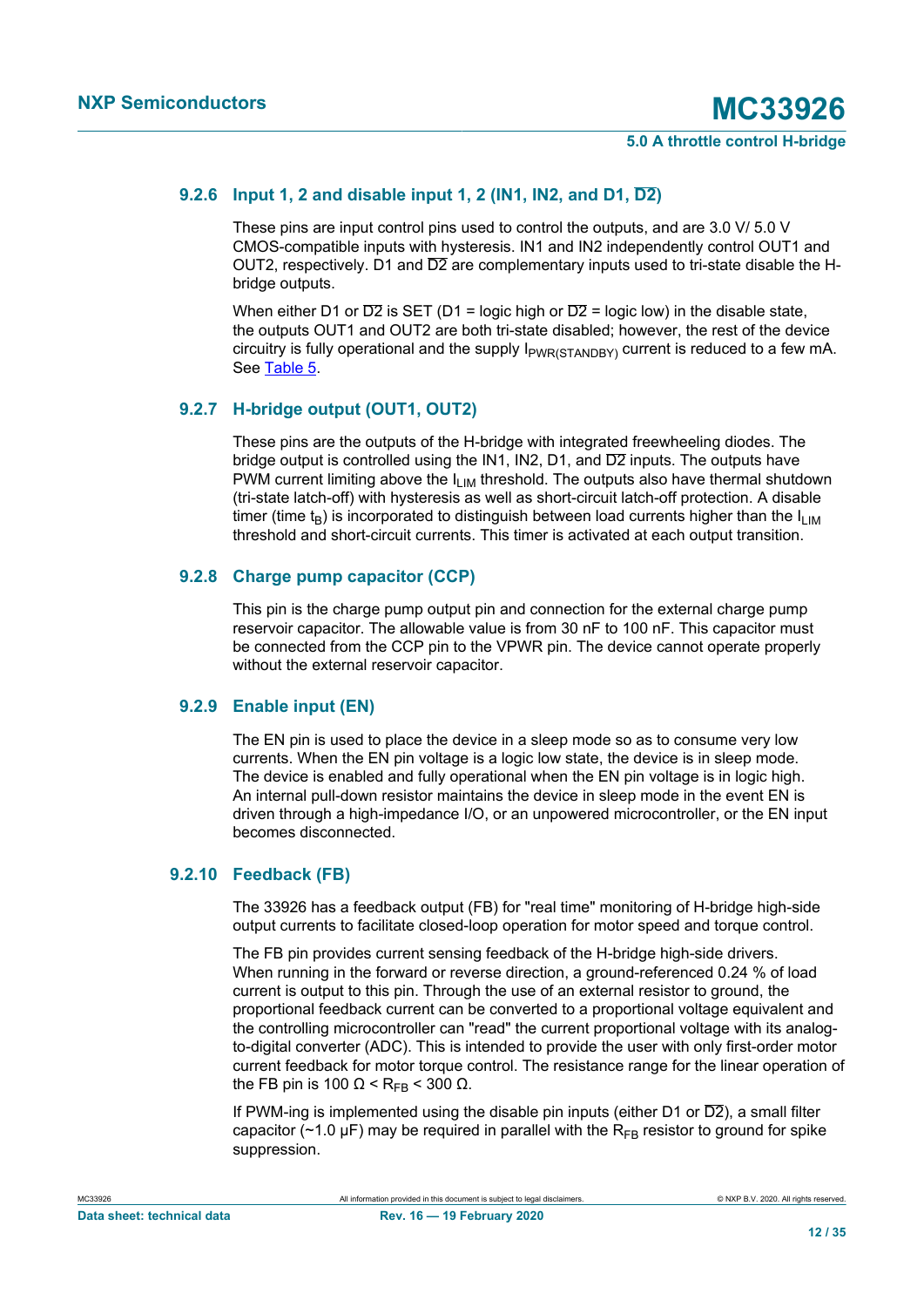## <span id="page-12-1"></span>**10 Functional internal block description**

<span id="page-12-0"></span>

### **10.1 Analog control and protection circuitry**

<span id="page-12-2"></span>The on-chip voltage regulator supplies 3.3 V to the internal logic. The charge pump provides gate drive for the H-bridge MOSFETs. The current and temperature sense circuitry provides detection and protection for the output drivers. Output undervoltage protection shuts down the MOSFETS.

### **10.2 Gate control logic**

<span id="page-12-3"></span>The 33926 is a monolithic H-bridge power IC designed primarily for any low voltage DC servo motor control application within the current and voltage limits stated for the device. Two independent inputs provide polarity control of two half-bridge totem-pole outputs. Two independent disable inputs are provided to force the H-bridge outputs to tri-state (high-impedance off-state).

### **10.3 H-bridge output drivers: OUT1 and OUT2**

<span id="page-12-4"></span>The H-bridge is the power output stage. The current flow from OUT1 to OUT2 is reversible and under full control of the user by way of the input control logic. The output stage is designed to produce full load control under all system conditions. All protective and control features are integrated into the control and protection blocks. The sensors for current and temperature are integrated directly into the output MOSFET for maximum accuracy and dependability.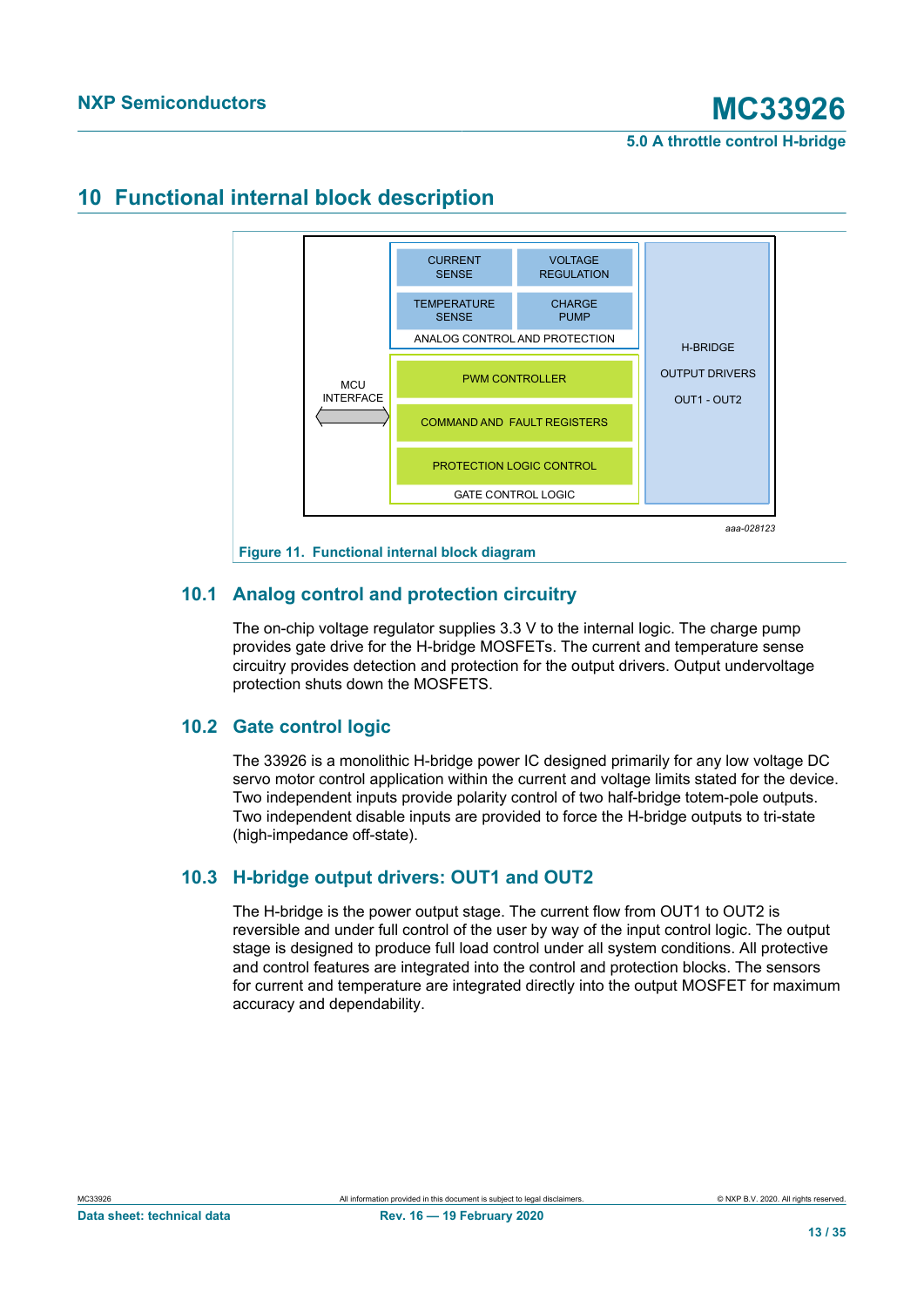## <span id="page-13-1"></span>**11 Functional device operation**

## **11.1 Operational modes**

<span id="page-13-2"></span><span id="page-13-0"></span>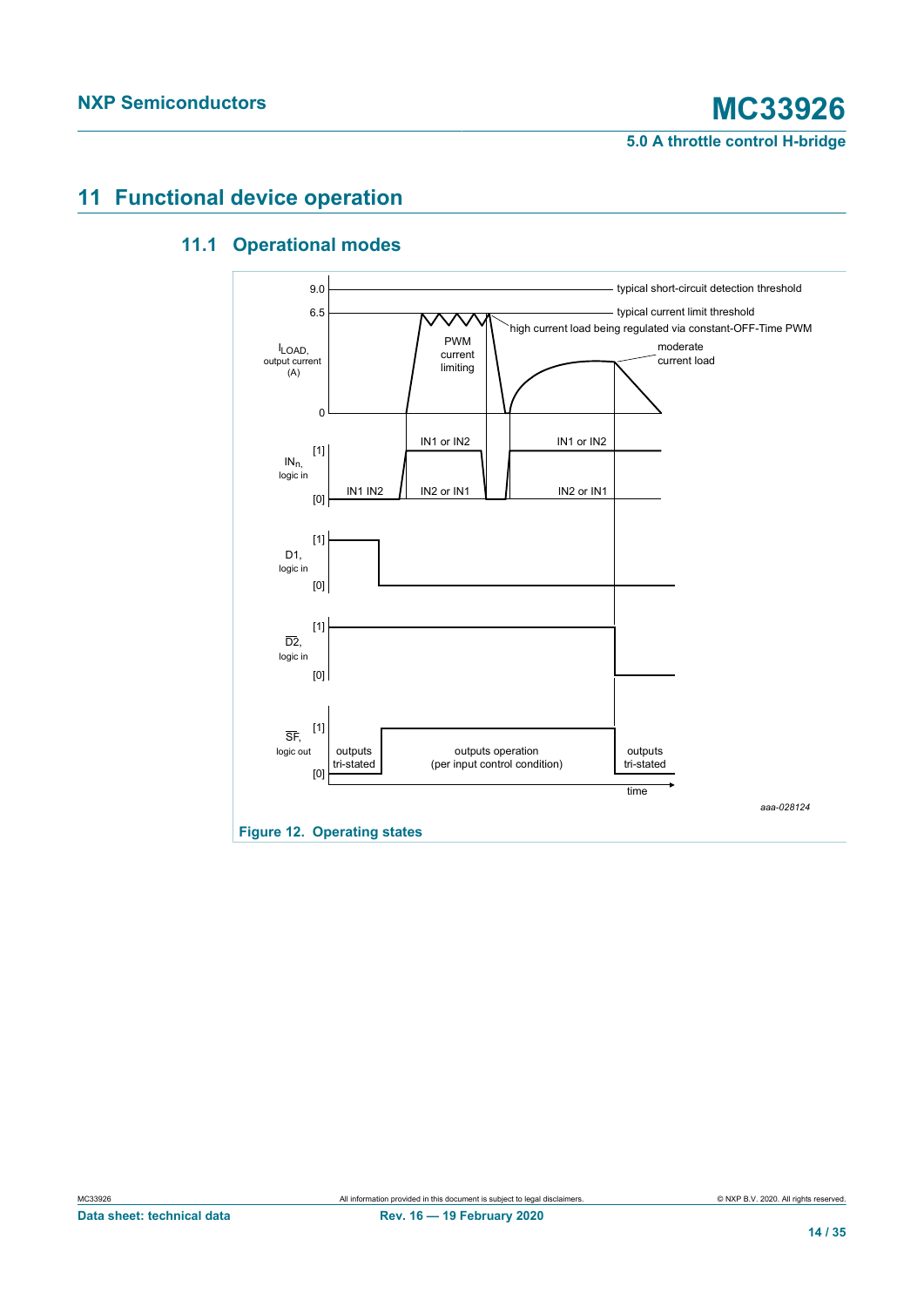### **11.2 Logic commands and registers**

#### <span id="page-14-3"></span><span id="page-14-1"></span><span id="page-14-0"></span>**Table 7. Truth table**

*The tri-state conditions and the status flag are reset using D1 or D2. The truth table uses the following notations: L = low, H = high, X = high or low, and Z = high-impedance. All output power transistors are switched off.*

| <b>Device state</b>                 |           |                | <b>Input conditions</b> |            |          | <b>Status</b> |                  | <b>Outputs</b>   |
|-------------------------------------|-----------|----------------|-------------------------|------------|----------|---------------|------------------|------------------|
|                                     | <b>EN</b> | D <sub>1</sub> | D <sub>2</sub>          | <b>IN1</b> | IN2      | <b>SF</b>     | OUT <sub>1</sub> | OUT <sub>2</sub> |
| Forward                             | H         | L              | H                       | H          | L        | H             | H                |                  |
| Reverse                             | H         | L              | H                       | L          | н        | H             | L                | н                |
| Freewheeling low                    | H         | L              | H                       | L          | L        | H             | L                | L                |
| Freewheeling high                   | H         | L              | H                       | H          | н        | H             | н                | н                |
| Disable 1 (D1)                      | H         | H              | X                       | X          | X        | L             | Z                | Z                |
| Disable $2(\overline{D2})$          | H         | X              | L                       | X          | X        | L             | Z                | Z                |
| IN1 disconnected                    | H         | L              | H                       | Z          | X        | H             | H                | X                |
| IN2 disconnected                    | H         | L              | H                       | X          | Z        | H             | X                | H                |
| D1 disconnected                     | H         | Z              | X                       | X          | X        | L             | Z                | Z                |
| D <sub>2</sub> disconnected         | H         | X              | Z                       | X          | X        | L             | Z                | Z                |
| Undervoltage lockout <sup>[1]</sup> | H         | X              | $\mathsf{x}$            | X          | X        | L             | Z                | Z                |
| Overtemperature <sup>[2]</sup>      | H         | X              | X                       | X          | X        | L             | Z                | Z                |
| Short-circuit <sup>[2]</sup>        | H         | X              | X                       | X          | $\times$ | L             | Z                | Z                |
| Sleep mode EN                       | L         | X              | X                       | X          | X        | H             | Z                | Z                |
| EN disconnected                     | Z         | X              | X                       | X          | X        | H             | Z                | Z                |

[1] In the event of an undervoltage condition, the outputs tri-state and status flag are set to logic low. Upon undervoltage recovery, status flag is reset automatically or automatically cleared and the outputs are restored to their original operating condition.

[2] When a short-circuit or overtemperature condition is detected, the power outputs are tri-state latched-off, independent of the input signals, and the status flag is latched to logic low. To reset from this condition requires the toggling of either D1, D2, EN, or V<sub>PWR</sub>.

<span id="page-14-2"></span>

## <span id="page-14-4"></span>**11.3 Protection and diagnostic features**

### **11.3.1 Short-circuit protection**

<span id="page-14-5"></span>If an output short-circuit condition is detected, the power outputs tri-state (latch-off) independent of the input (IN1 and IN2) states, and the fault status output flag ( $\overline{\text{SF}}$ ) is set to a logic low. If the D1 input changes from a logic high to logic low, or if the  $\overline{D2}$  input changes from a logic low to logic high, the output bridge becomes operational again, and the fault status flag resets (cleared) to a logic high state. The output stage always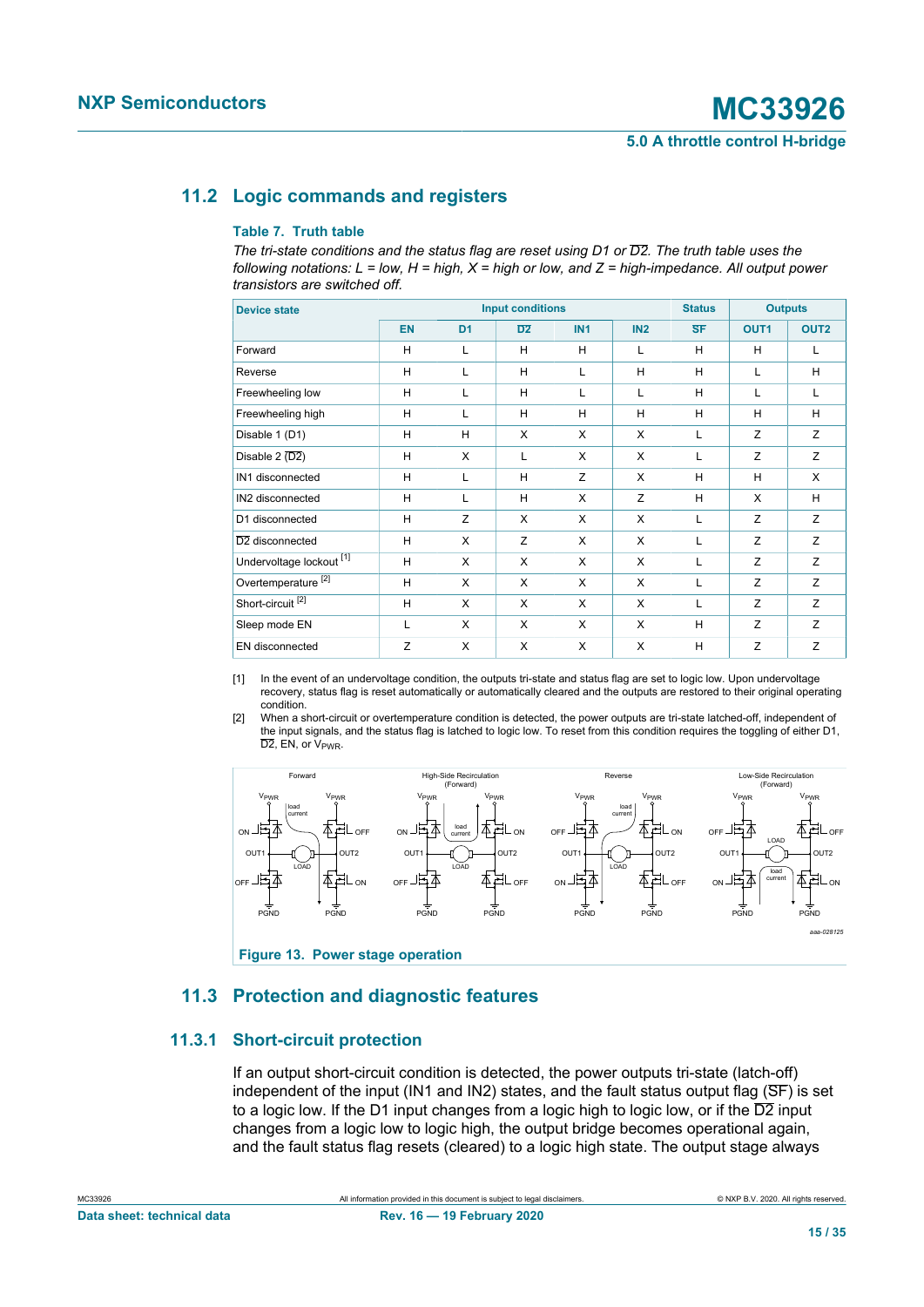switches into the mode defined by the input pins (IN1, IN2, D1, and  $\overline{D2}$ ), provided the device junction temperature is within the specified operating temperature range.

#### **11.3.2 Internal PWM current limiting**

<span id="page-15-0"></span>The maximum current flow under normal operating conditions should be less than 5.0 A. The instantaneous load currents are limited to  $I_{LIM}$  via the internal PWM current limiting circuitry. When the  $I_{\text{LIM}}$  threshold current value is reached, the output stages are tri-stated for a fixed time  $(T_A)$  of 20 µs, typical. Depending on the time constant associated with the load characteristics, the output current decreases during the tri-state duration until the next output on cycle occurs.

The PWM current limit threshold value is dependent on the device junction temperature. When −40 °C < Tյ < 160 °C, I<sub>LIM</sub> is between the specified minimum/maximum values. When T $_{\textrm{\scriptsize{J}}}$  exceeds 160  $^{\circ}$ C, the I $_{\textrm{\scriptsize{LIM}}}$  threshold decreases to 4.2 A. Shortly above 175  $^{\circ}$ C the device overtemperature circuit detects  $T_{LIM}$  and an overtemperature shutdown occurs. This feature implements a graceful degradation of operation before thermal shutdown occurs, thus allowing for intermittent unexpected mechanical loads on the motor's gear-reduction train to be handled.

#### *Important:*

*Die temperature excursions above 150 °C are permitted only for non-repetitive durations < 30 seconds. Provision must be made at the system level to prevent prolonged operation in the current-foldback region.*

#### **11.3.3 Overtemperature shutdown and hysteresis**

<span id="page-15-1"></span>If an overtemperature condition occurs, the power outputs are tri-stated (latched-off), and the fault status flag  $(SF)$  is set to a logic low.

To reset from this condition, D1 must change from a logic high to logic low, or  $\overline{D2}$  must change from a logic low to logic high. When reset, the output stage switches on again, provided the junction temperature is now below the overtemperature threshold limit minus the hysteresis.

#### *Important:*

*Resetting from the fault condition clears the fault status flag. Powering down and powering up the device also resets the 33926 from the fault condition.*

#### **11.3.4 Output avalanche protection**

<span id="page-15-2"></span>If VPWR becomes an open circuit, the outputs likely tri-states simultaneously due to the disable logic. This could result in an unclamped inductive discharge. The VPWR input to the 33926 should not exceed 40 V during this transient condition, to prevent electrical overstress of the output drivers. This can be accomplished with a zener clamp or MOV, and/or an appropriately valued input capacitor with sufficiently low ESR (see [Figure 14](#page-16-1)).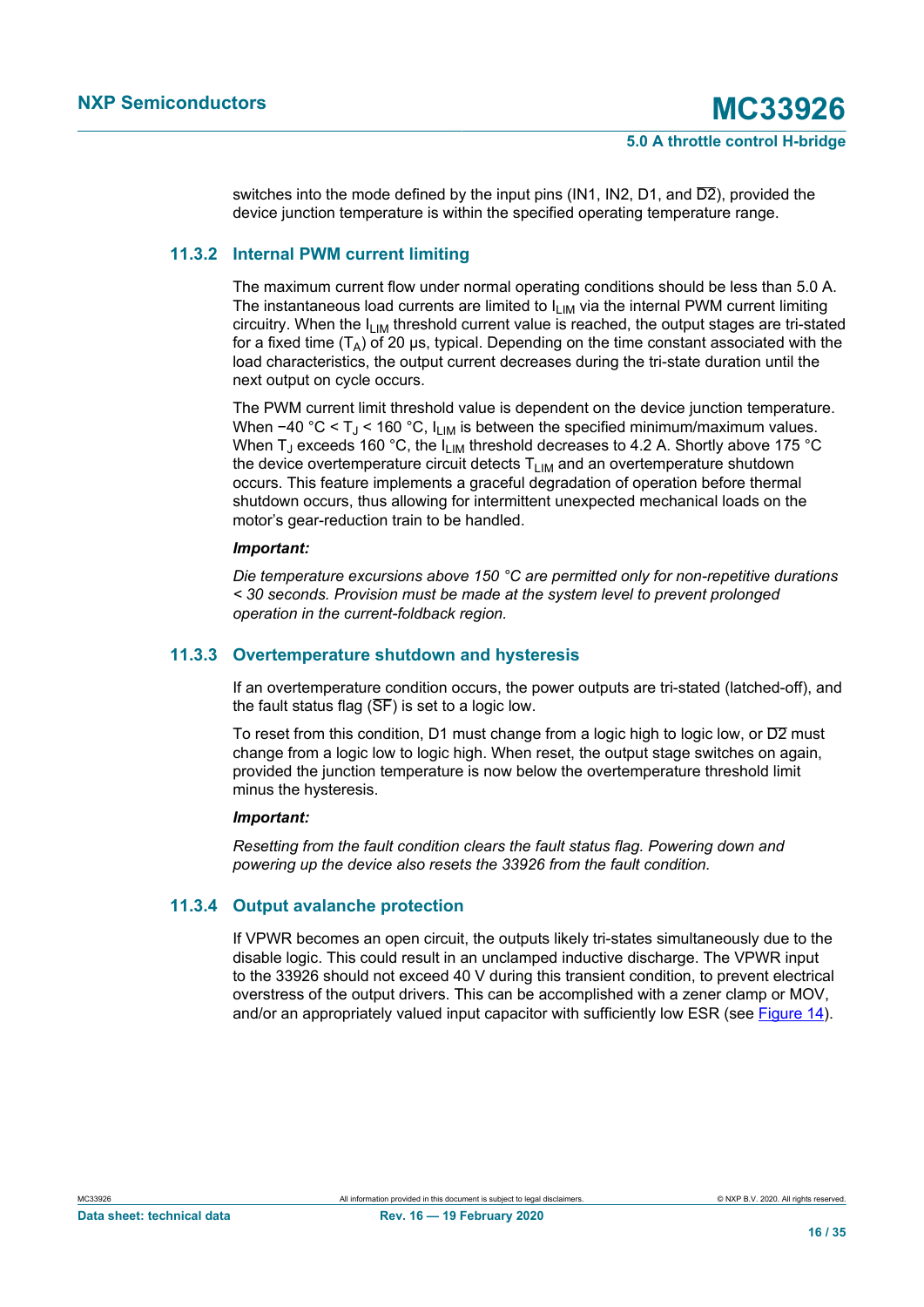<span id="page-16-1"></span>

## <span id="page-16-0"></span>**12 Typical applications**

### **12.1 Introduction**

<span id="page-16-3"></span>A typical application schematic is shown in [Figure 15](#page-16-2). For precision high current applications in harsh, noisy environments, the  $V_{PWR}$  bypass capacitor may need to be substantially larger.

<span id="page-16-2"></span>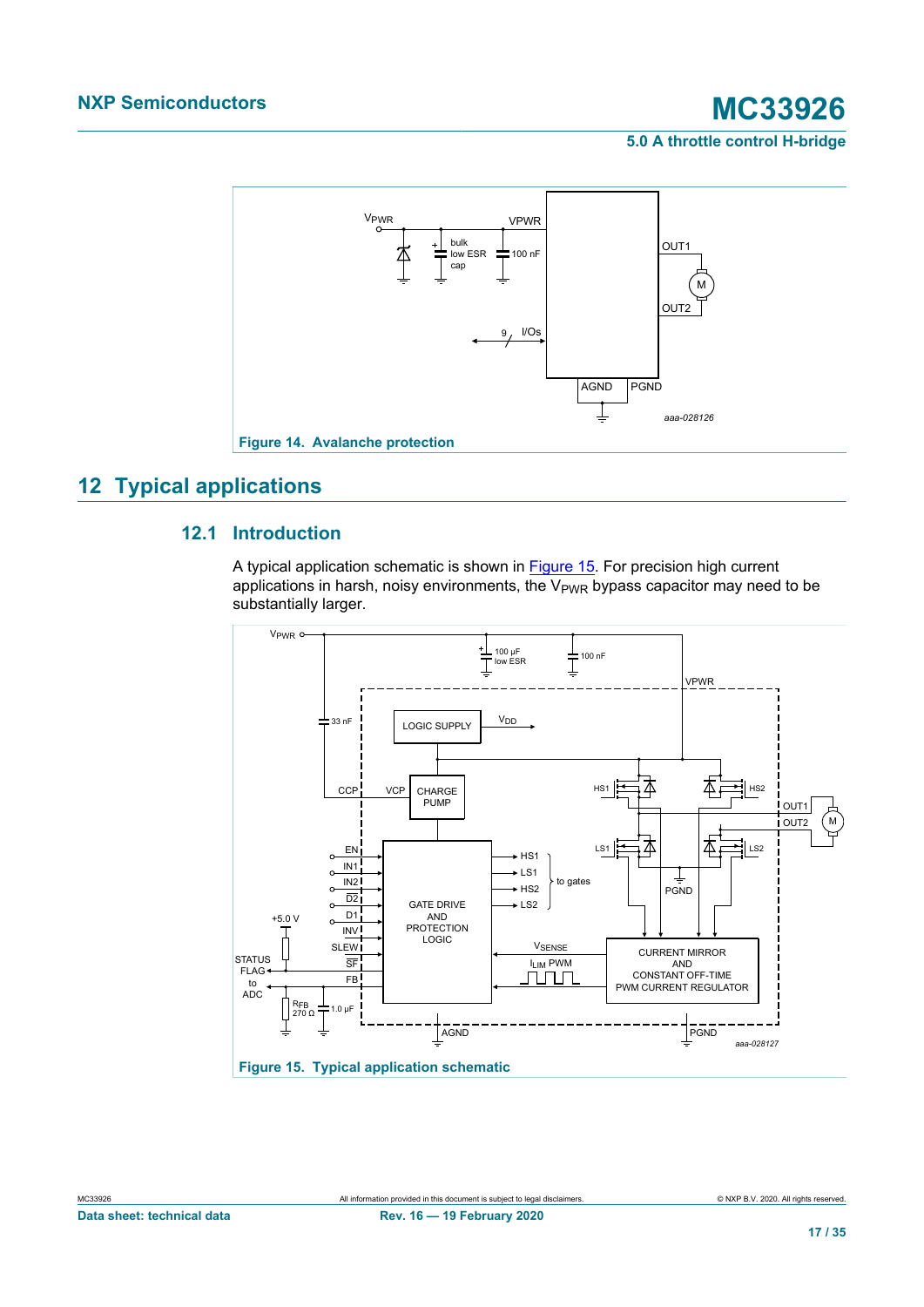## <span id="page-17-2"></span>**13 Packaging**

## **13.1 Package mechanical dimensions**

<span id="page-17-0"></span>Package dimensions are provided in package drawings. To find the most current package outline drawing, go to [www.nxp.com](http://www.nxp.com) and perform a keyword search for the drawing's document number.

#### <span id="page-17-1"></span>**Table 8. Package outline**

| <b>Package</b> | <b>Suffix</b> | Package outline drawing number |
|----------------|---------------|--------------------------------|
| 32-pin PQFN    | <b>PNB</b>    | 98ARL10579D                    |
| 28-pin HVQFN   | ES            | 98ASA00993D                    |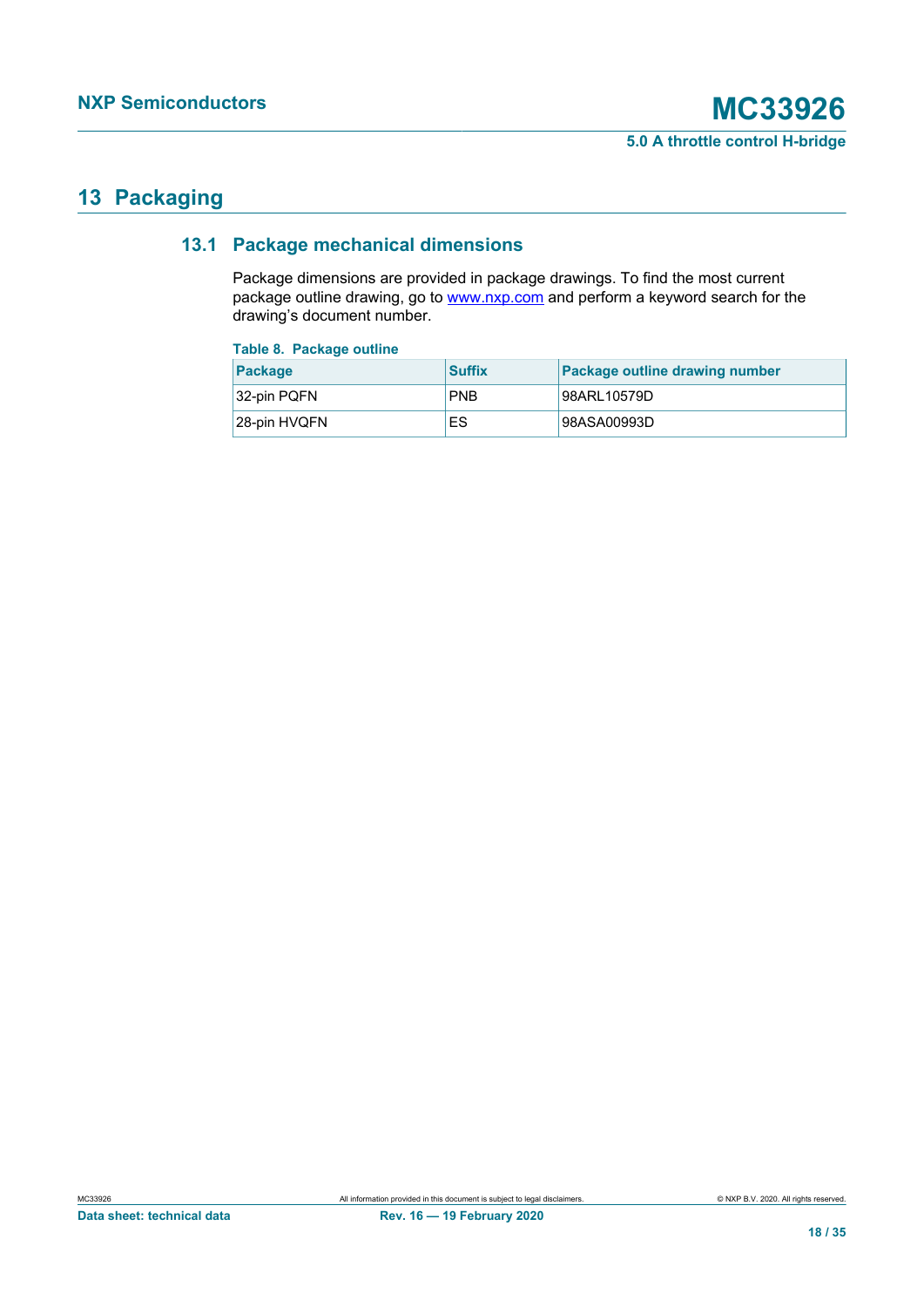<span id="page-18-0"></span>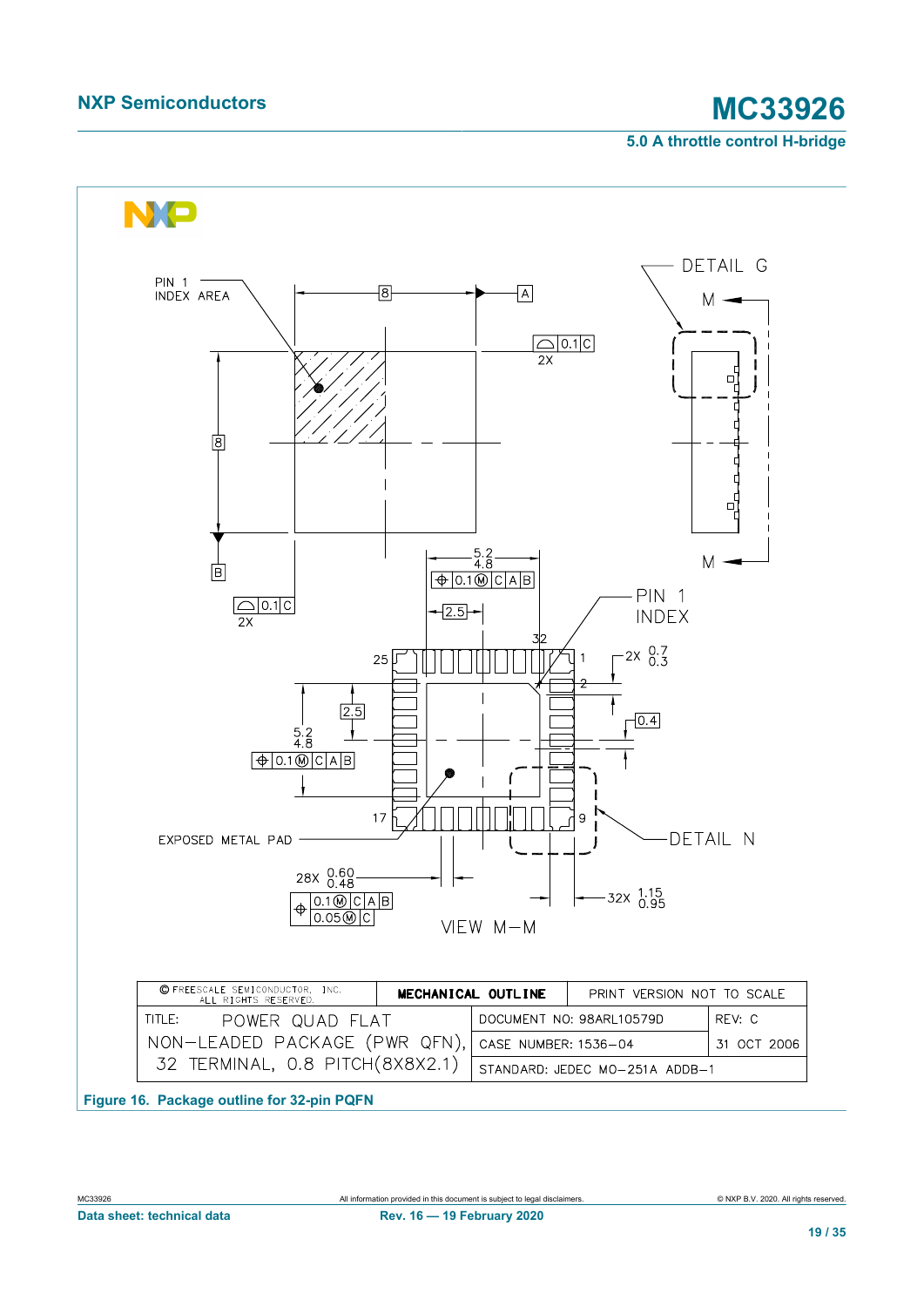<span id="page-19-0"></span>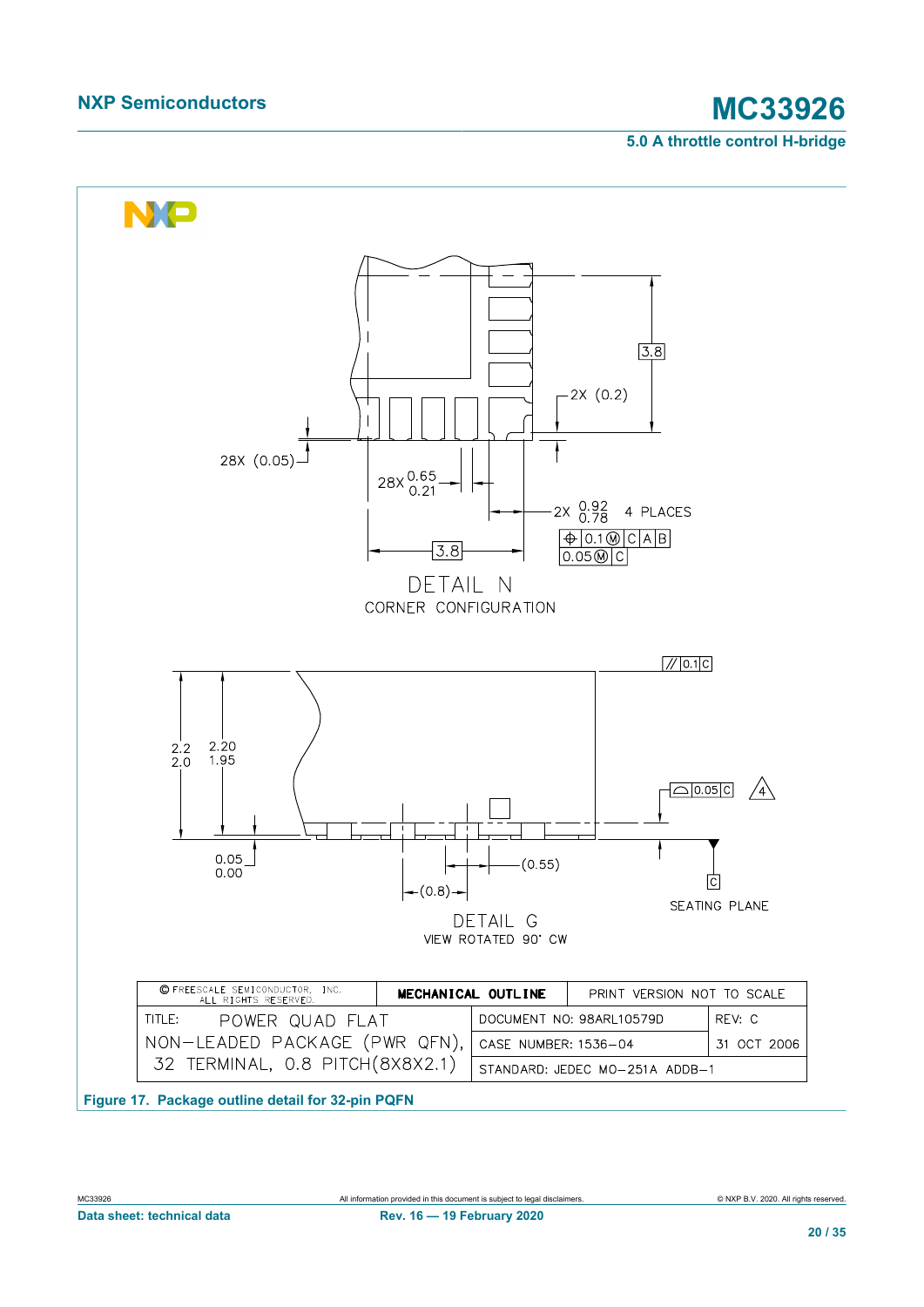# **NXP Semiconductors MC33926**

<span id="page-20-0"></span>

| NOTES:                                                           |                      |                            |             |
|------------------------------------------------------------------|----------------------|----------------------------|-------------|
| 1. ALL DIMENSIONS ARE IN MILLIMETERS.                            |                      |                            |             |
| 2. DIMENSIONING AND TOLERANCING PER ASME Y14.5M-1994.            |                      |                            |             |
| 3. THE COMPLETE JEDEC DESIGNATOR FOR THIS PACKAGE IS: F-PQFP-N.  |                      |                            |             |
| $\sqrt{4}$ coplanarity applies to leads and corner leads.        |                      |                            |             |
| 5. MINIMUM METAL GAP SHOULD BE 0.25MM.                           |                      |                            |             |
|                                                                  |                      |                            |             |
|                                                                  |                      |                            |             |
|                                                                  |                      |                            |             |
|                                                                  |                      |                            |             |
|                                                                  |                      |                            |             |
|                                                                  |                      |                            |             |
|                                                                  |                      |                            |             |
|                                                                  |                      |                            |             |
|                                                                  |                      |                            |             |
|                                                                  |                      |                            |             |
|                                                                  |                      |                            |             |
|                                                                  |                      |                            |             |
|                                                                  |                      |                            |             |
|                                                                  |                      |                            |             |
|                                                                  |                      |                            |             |
|                                                                  |                      |                            |             |
|                                                                  |                      |                            |             |
|                                                                  |                      |                            |             |
| © FREESCALE SEMICONDUCTOR, INC.<br>ALL RIGHTS RESERVED.          | MECHANICAL OUTLINE   | PRINT VERSION NOT TO SCALE |             |
| TITLE:<br>POWER QUAD FLAT                                        |                      | DOCUMENT NO: 98ARL10579D   | REV: C      |
|                                                                  |                      |                            |             |
| NON-LEADED PACKAGE (PWR QFN),<br>32 TERMINAL, 0.8 PITCH(8X8X2.1) | CASE NUMBER: 1536-04 |                            | 31 OCT 2006 |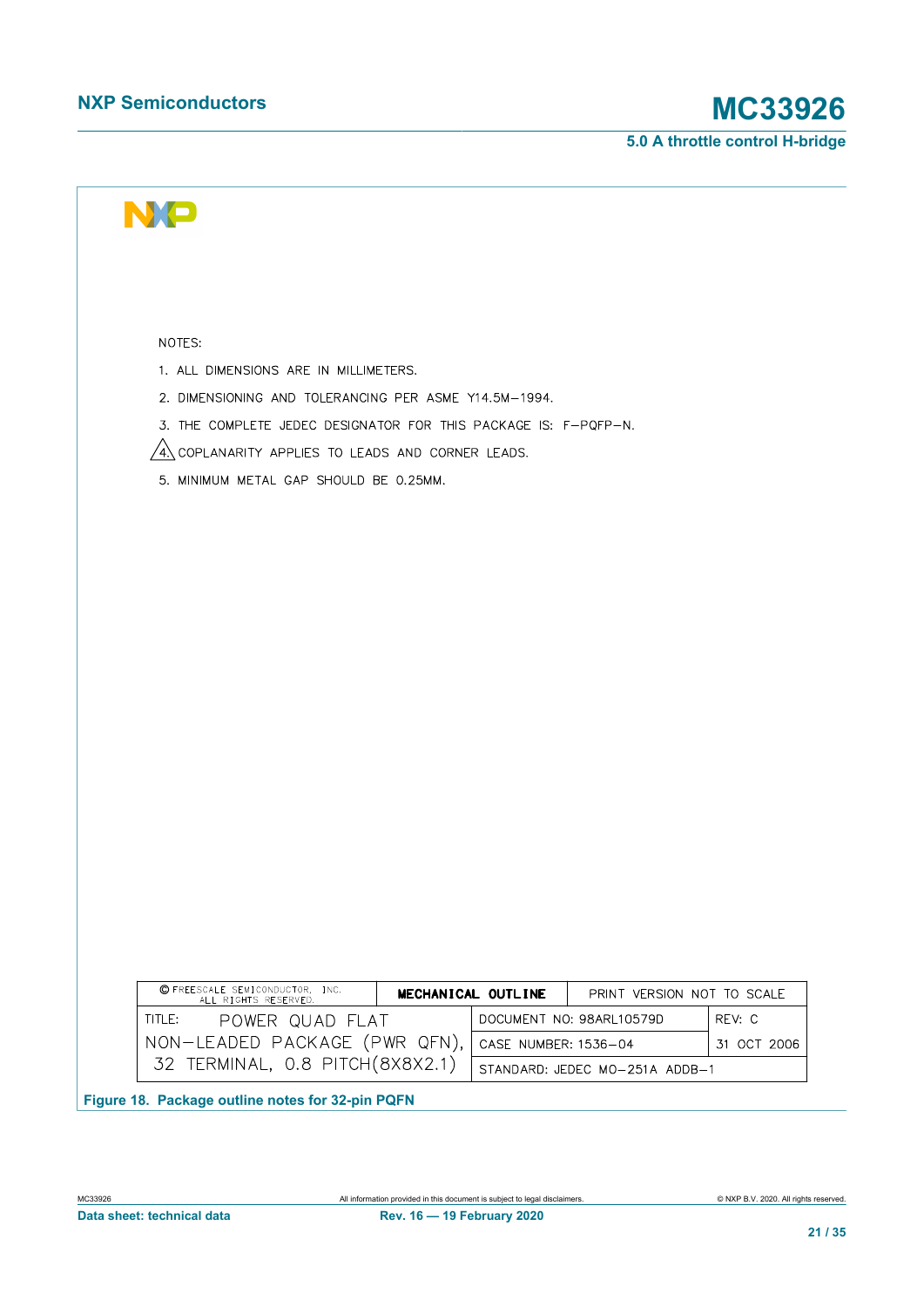<span id="page-21-0"></span>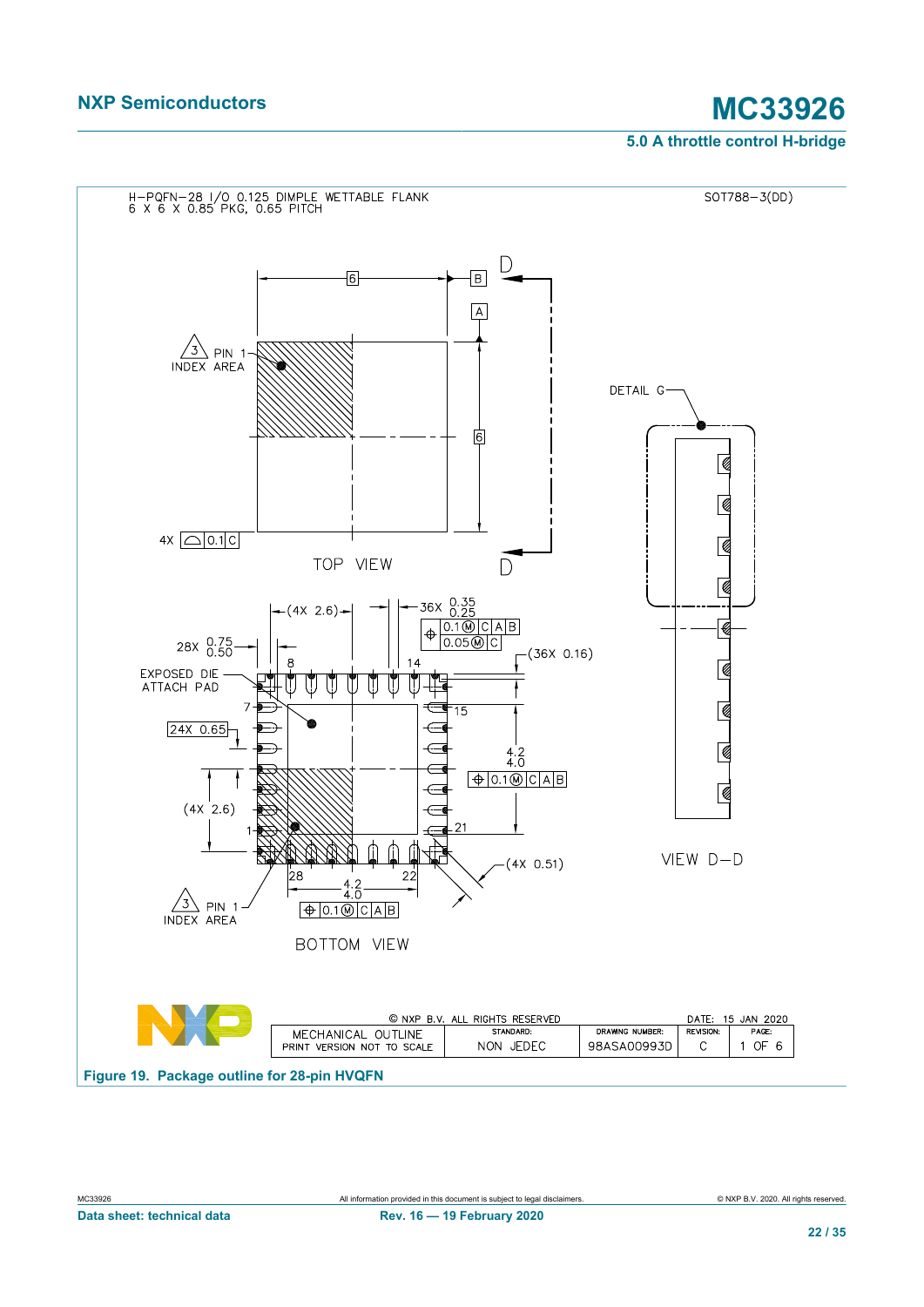<span id="page-22-0"></span>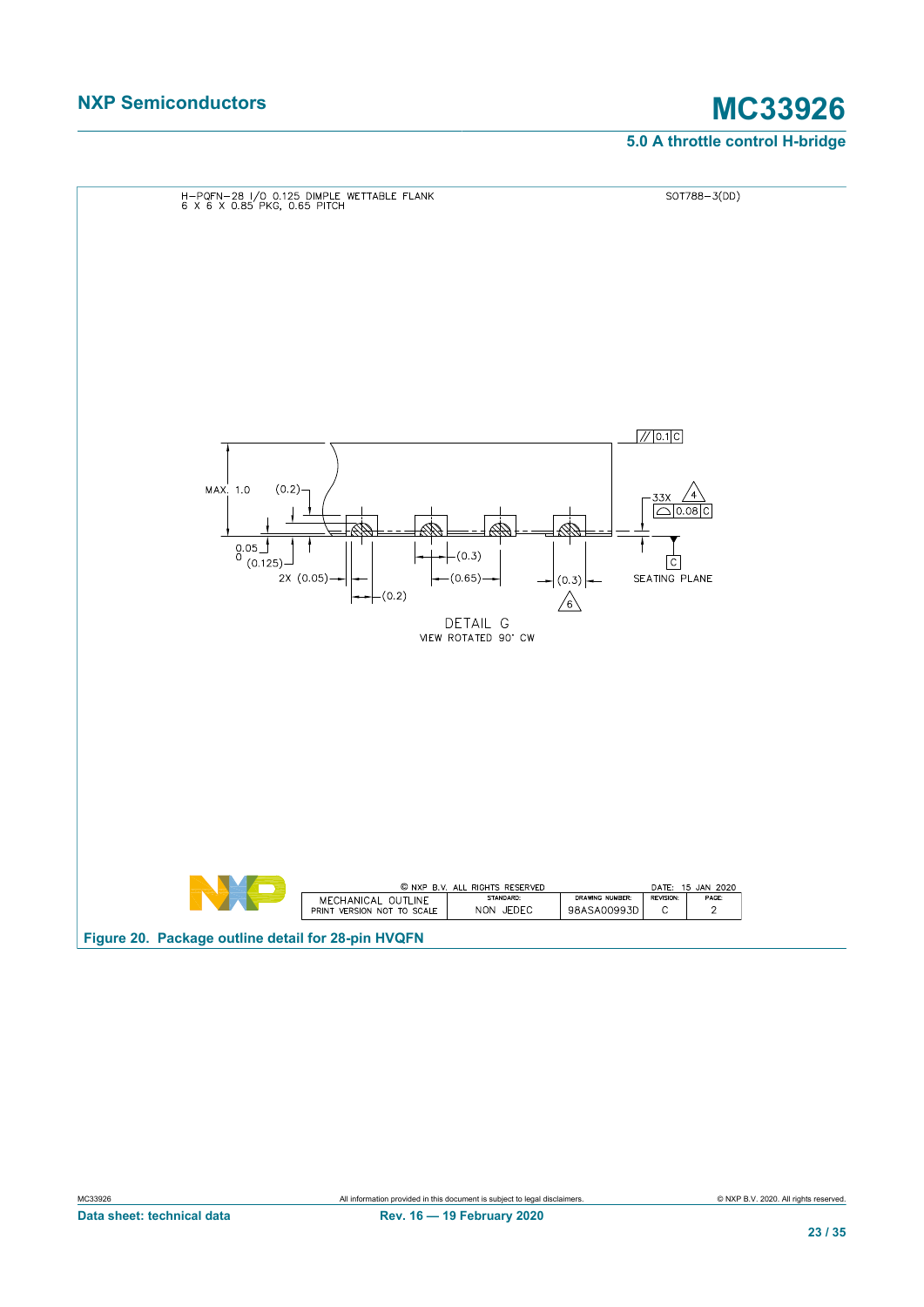<span id="page-23-0"></span>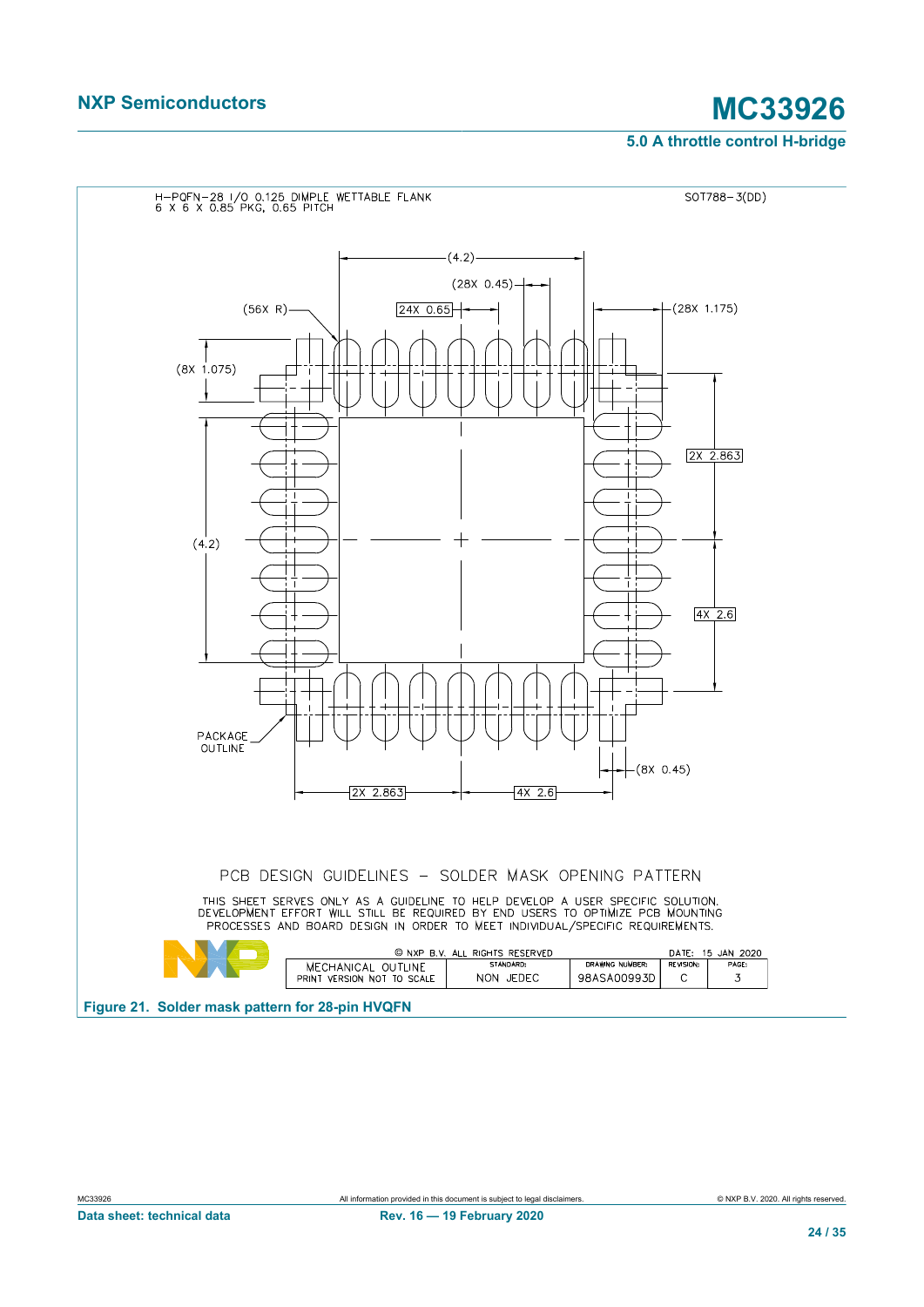<span id="page-24-0"></span>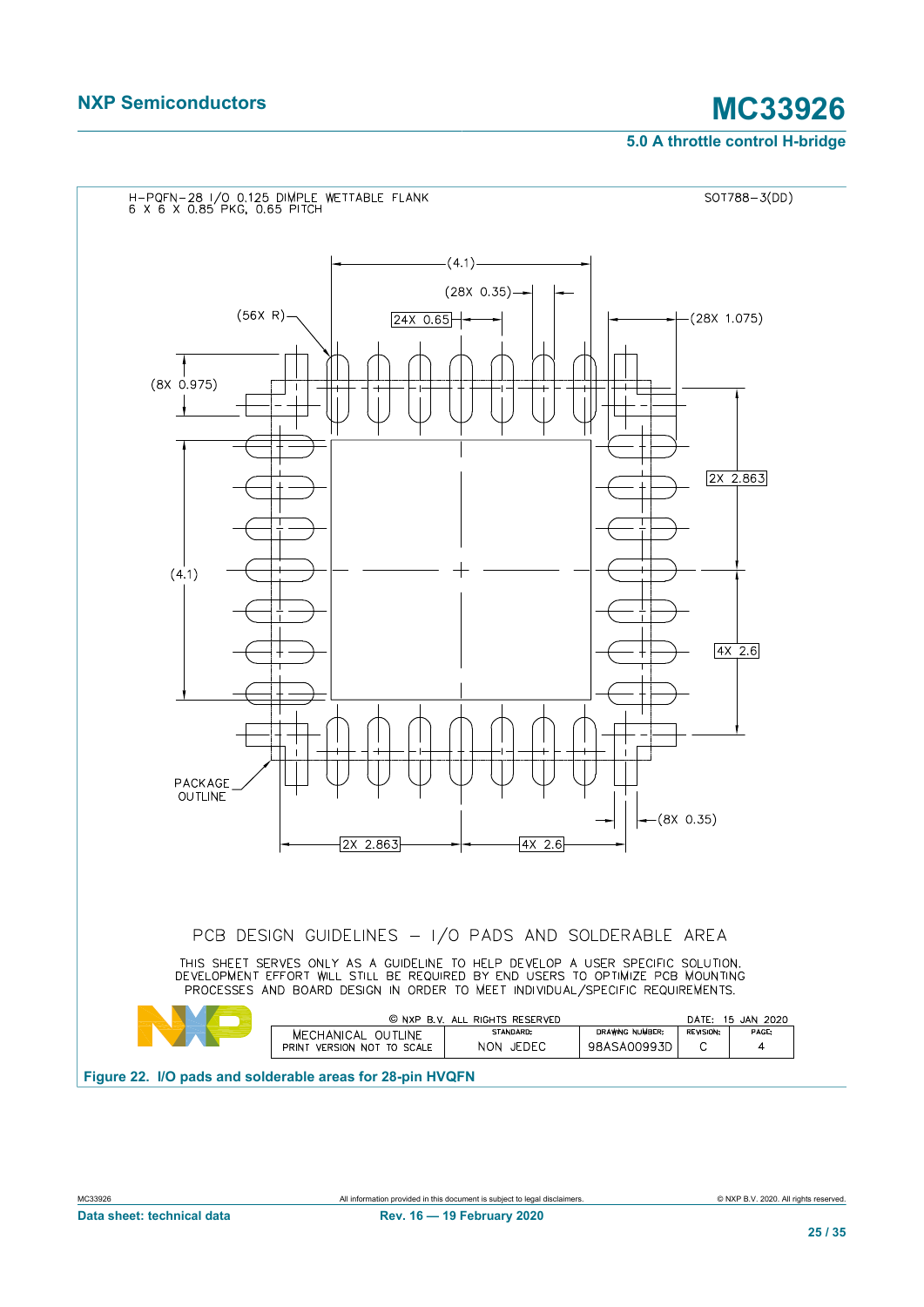<span id="page-25-0"></span>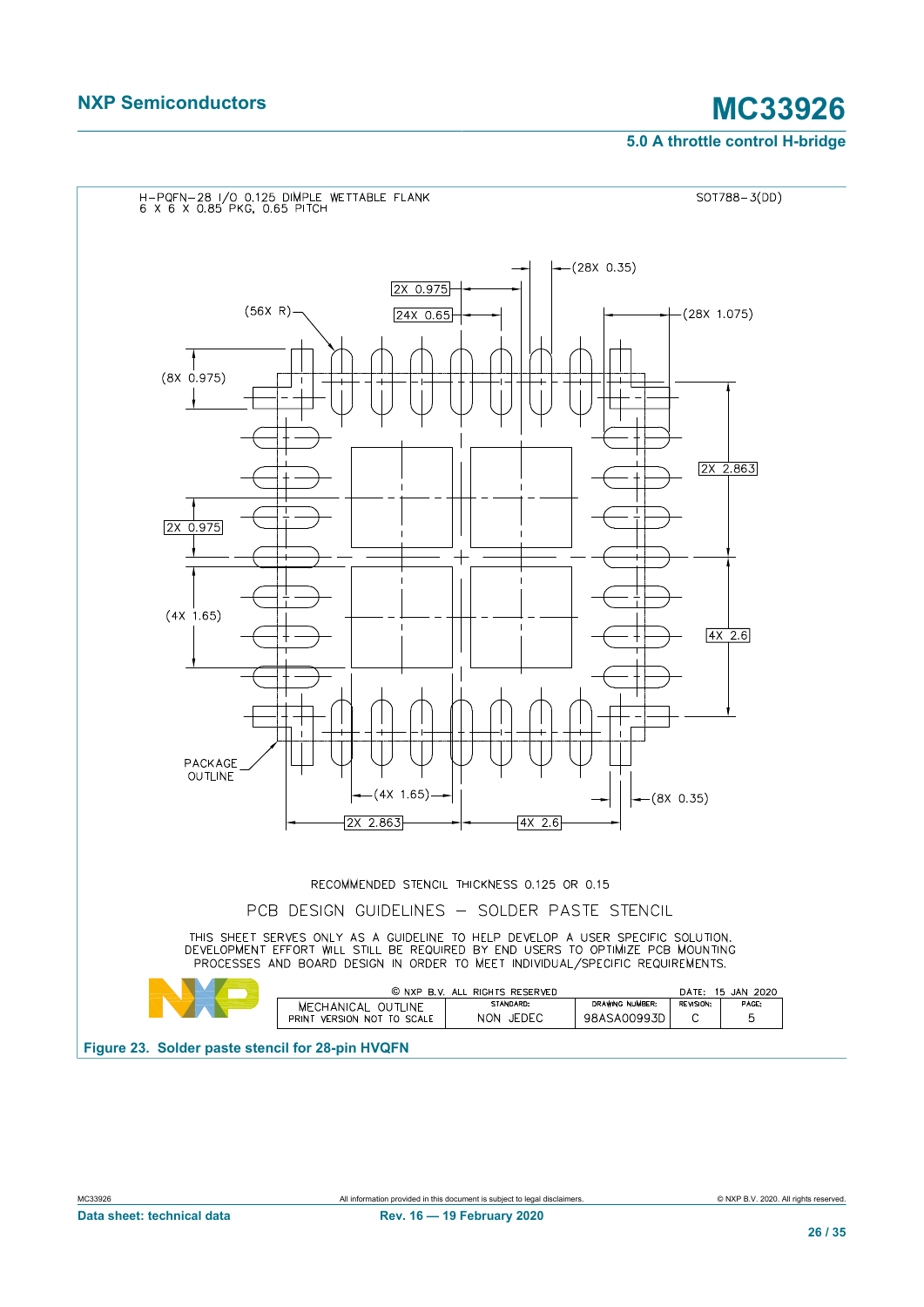$\overline{SOT788 - 3(DD)}$ 

<span id="page-26-0"></span>H-PQFN-28 I/O 0.125 DIMPLE WETTABLE FLANK<br>6 X 6 X 0.85 PKG, 0.65 PITCH NOTES: 1. ALL DIMENSIONS ARE IN MILLIMETERS. 2. DIMENSIONING AND TOLERANCING PER ASME Y14.5M-1994.  $\sqrt{3}$  PIN 1 FEATURE, SHAPE, SIZE AND LOCATION MAY VARY.  $\sqrt{4}$  coplanarity applies to leads and die attach pad. 5. MIN. METAL GAP FOR LEAD TO EXPOSED PAD SHALL BE 0.2 MM.  $\sqrt{6}$  ANCHORING PADS. © NXP B.V. ALL RIGHTS RESERVED DATE: 15 JAN 2020 MECHANICAL OUTLINE<br>PRINT VERSION NOT TO SCALE DRAWING NUMBER: STANDARD: REVISION: PAGE: NON JEDEC 98ASA00993D  $\mathsf C$  $\epsilon$ 

**Figure 24. Package outline notes for 28-pin HVQFN**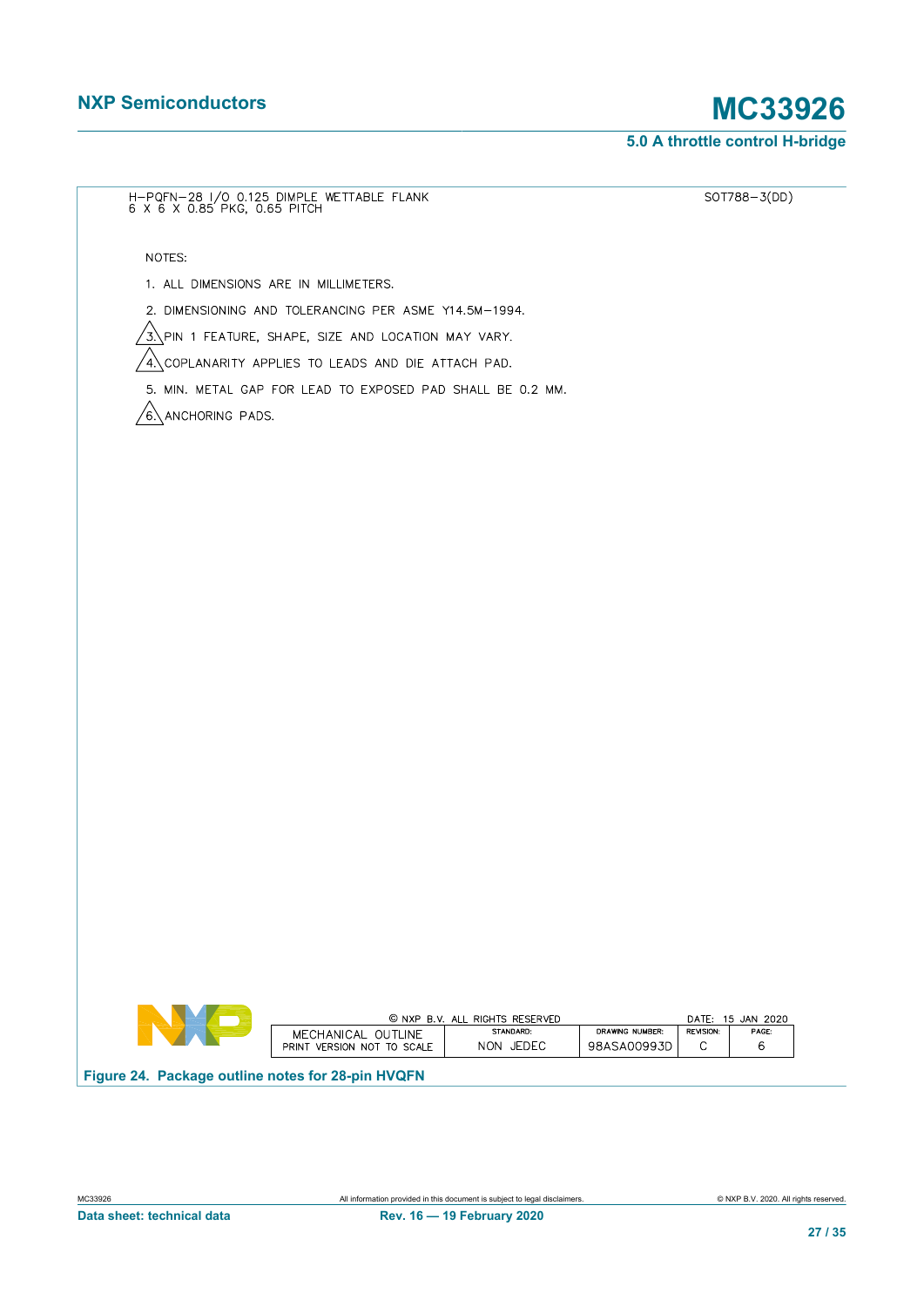## <span id="page-27-7"></span>**14 Additional documentation**

### <span id="page-27-8"></span><span id="page-27-5"></span><span id="page-27-4"></span><span id="page-27-3"></span><span id="page-27-2"></span><span id="page-27-1"></span>**14.1 Thermal addendum 32 PQFN only (Rev. 2.0)**

#### **14.1.1 Introduction**

<span id="page-27-9"></span>This thermal addendum is provided as a supplement to the 33926 technical data sheet. The addendum provides thermal performance information that may be critical in the design and development of system applications. All electrical, application, and packaging information is provided in the data sheet.

#### **14.1.2 Packaging and thermal considerations**

<span id="page-27-10"></span>The 33926 is offered in a 32-pin PQFN, single die package. There is a single heat source (P), a single junction temperature (T<sub>J</sub>), and thermal resistance (R<sub>θJA</sub>).

 $\{T_J\} = [R_{\theta JA}] \ . \ \{P\}$ 

The stated values are solely for a thermal performance comparison of one package to another in a standardized environment. This methodology is not meant to, and will not predict the performance of a package in an application-specific environment. Stated values were obtained by measurement and simulation according to the standards listed in [Section 14.1.3 "Standards".](#page-27-0)

#### **14.1.3 Standards**

#### <span id="page-27-6"></span><span id="page-27-0"></span>**Table 9. Thermal performance comparison**

| <b>Thermal resistance</b>         | $\Gamma$ <sup>o</sup> $\mathsf{C}/\mathsf{W}$ |
|-----------------------------------|-----------------------------------------------|
| $R_{\theta JA}$ <sup>[1][2]</sup> | 28                                            |
| $R_{\theta$ JB <sup>[2][3]</sup>  | 12                                            |
| $R_{\theta JA}$ <sup>[1][4]</sup> | 80                                            |
| $R_{\theta$ JC [5]                | 1.0                                           |

[1] Per JEDEC JESD51-2 at natural convection, still air condition.

[2] 2s2p thermal test board per JEDEC JESD51-5 and JESD51-7. [3] Per JEDEC JESD51-8, with the board temperature on the center trace near the center lead.

[4] Single layer thermal test board per JEDEC JESD51-3 and JESD51-5.

[5] Thermal resistance between the die junction and the exposed pad surface; cold plate attached to the package bottom side, remaining surfaces insulated.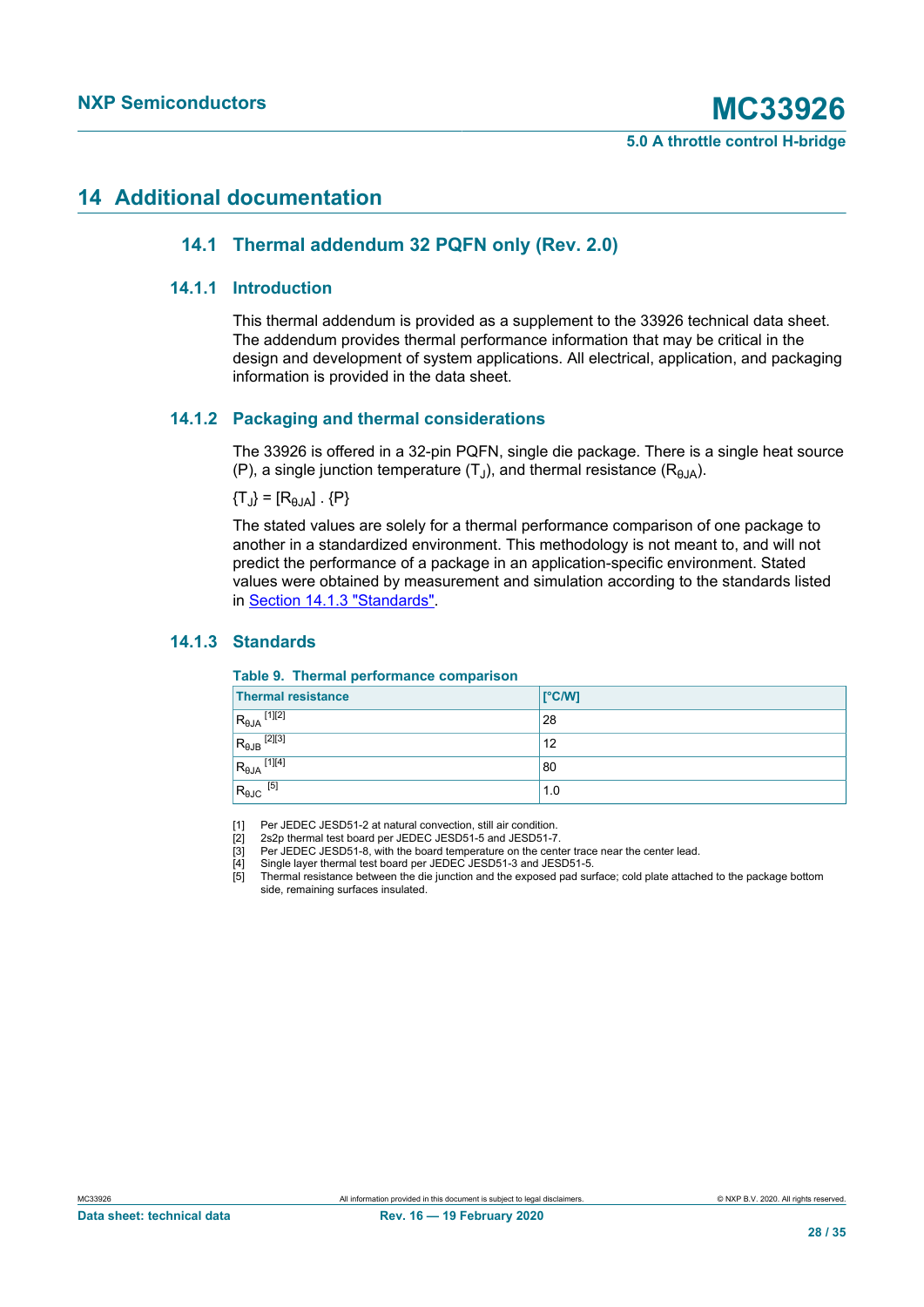<span id="page-28-1"></span><span id="page-28-0"></span>

#### **14.1.4 Device on thermal test board**

<span id="page-28-2"></span>

| Material:           | single layer printed circuit board                                      |
|---------------------|-------------------------------------------------------------------------|
|                     | FR4, 1.6 mm thickness                                                   |
|                     | Cu traces, 0.07 mm thickness                                            |
| Outline:            | 80 mm x 100 mm board area, including edge connector for thermal testing |
| Area A:             | Cu heat-spreading areas on board surface                                |
| Ambient conditions: | natural convection, still air                                           |
|                     |                                                                         |

MC33926 All information provided in this document is subject to legal disclaimers. © NXP B.V. 2020. All rights reserved. Data sheet: technical data **Rev. 16 — 19 February 2020**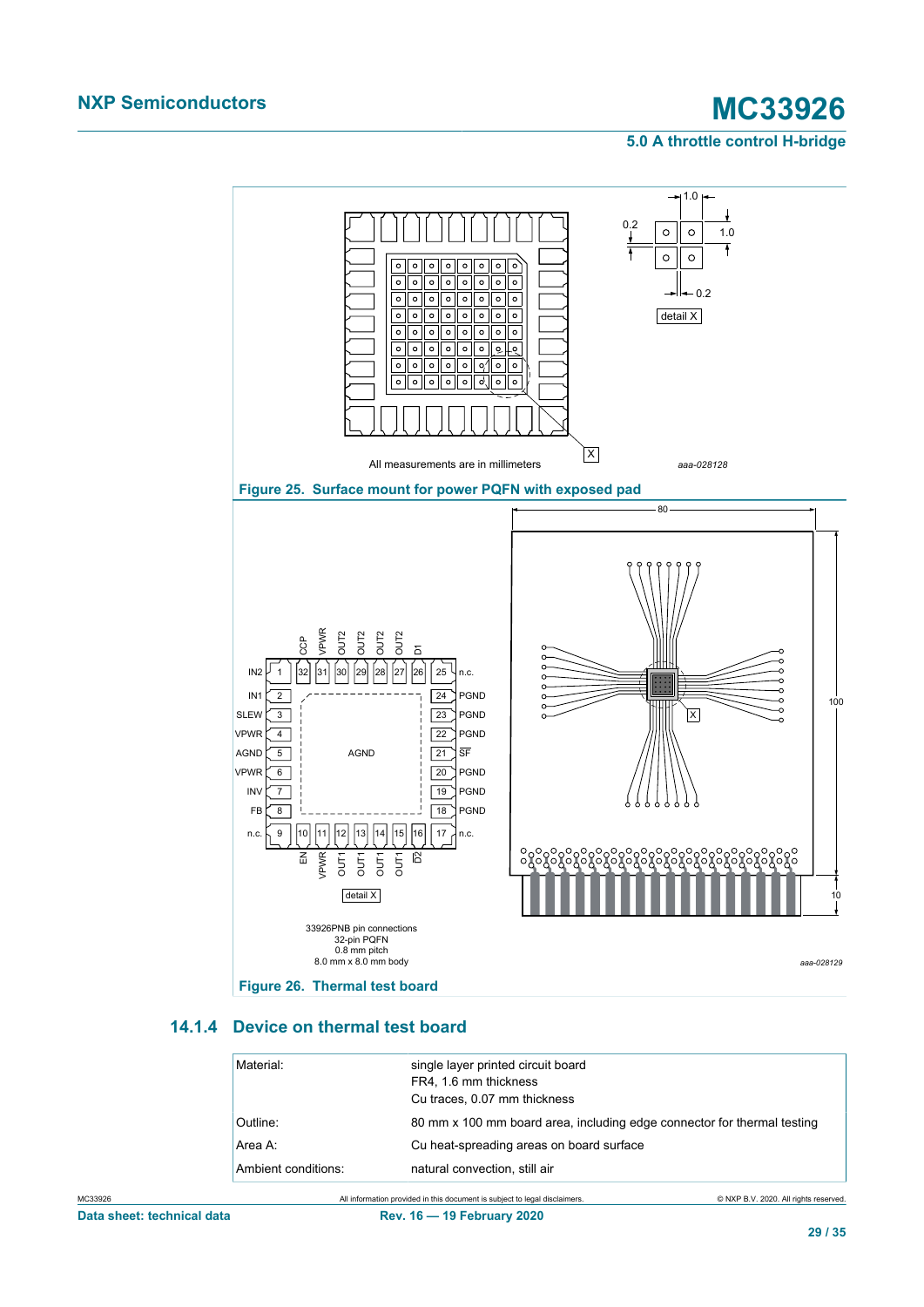| Table 10. Thermal resistance performance |                                 |  |
|------------------------------------------|---------------------------------|--|
| $A$ [mm <sup>2</sup> ]                   | $R_{\theta$ JA $[^{\circ}$ C/W] |  |
| l 0                                      | 81                              |  |
| 300                                      | 49                              |  |
| 600                                      | 40                              |  |

<span id="page-29-0"></span>**Table 10. Thermal resistance performance**

 $R<sub>θJA</sub>$  is the thermal resistance between die junction and ambient air.

<span id="page-29-2"></span><span id="page-29-1"></span>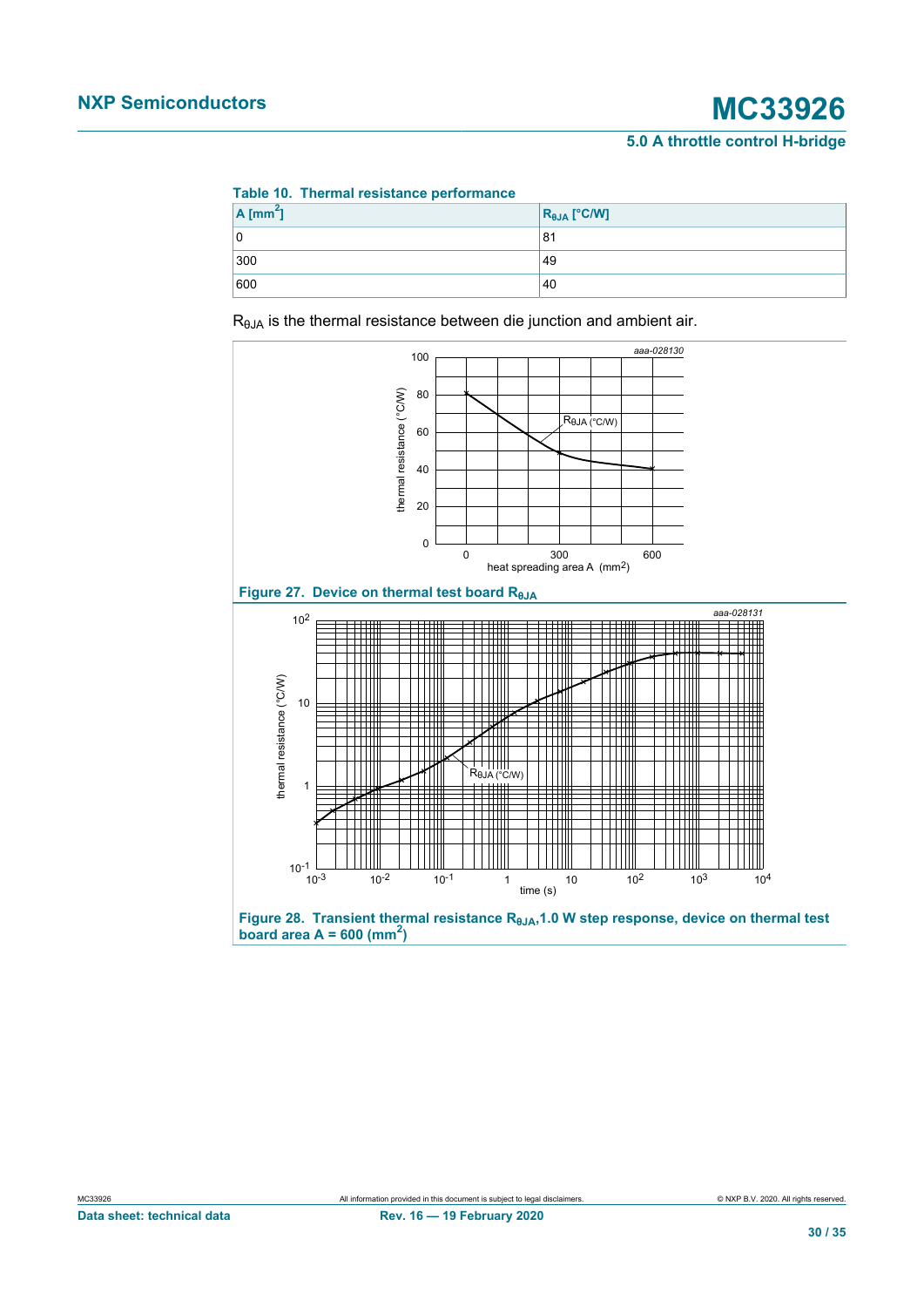## <span id="page-30-0"></span>**15 Revision history**

| <b>Revision</b> | <b>Date</b> | <b>Description of changes</b>                                                                                                                                                                                                                                          |
|-----------------|-------------|------------------------------------------------------------------------------------------------------------------------------------------------------------------------------------------------------------------------------------------------------------------------|
| 1.0             | 3/2006      | • Updated formatting and technical content throughout entire document                                                                                                                                                                                                  |
| 2.0             | 6/2007      | • Updated formatting and technical content throughout entire document                                                                                                                                                                                                  |
| 3.0             | 10/2006     | • Updated formatting and technical content throughout entire document                                                                                                                                                                                                  |
| 4.0             | 12/2006     | • Updated formatting and technical content throughout entire document                                                                                                                                                                                                  |
| 5.0             | 2/2007      | • Updated formatting and technical content throughout entire document                                                                                                                                                                                                  |
| 6.0             | 3/2007      | • Changed Human Body Model, Charge Pump Voltage (CP Capacitor = 33 nF), No PWM and<br>PWM = 20kHz, Slew Rate = Fast, Output Rise and Fall Time<br>• Added second paragraph to Section 9.2.2 "Positive power supply (VPWR)"<br>• Added "Low ESR" to 100 µF in Figure 15 |
| 7.0             | 6/2007      | • Changed status to Advance Information                                                                                                                                                                                                                                |
| 8.0             | 4/2009      | • Minor corrections and clarifications                                                                                                                                                                                                                                 |
| 9.0             | 12/2009     | • Changed minimum operating voltage range from 8.0 to 5.0                                                                                                                                                                                                              |
| 10              | 8/2014      | • Updated the overall format to new standards with no change to document content<br>• Added SMARTMOS to the page 1 description. Added application. Moved the ordering<br>information to page 2<br>• Updated the back page                                              |
| 11              | 10/2017     | • Updated document format<br>• Added PC33926ES to ordering information table<br>• Added pinout diagram for 28-pin HVQFN and updated pin definitions table<br>• Added package drawing for 28-pin HVQFN                                                                  |
| 12              | 6/2018      | • Deleted thermal ratings from Table 3<br>• Added Section 8.2                                                                                                                                                                                                          |
| 13              | 8/2018      | • Added AEC-Q100 grade 1 qualified to Section 1 and Section 3                                                                                                                                                                                                          |
| 14              | 10/2019     | • Section 7.1: updated Figure 4<br>• Table 4: updated max value for $T_{PPRT}$ (replaced 250 by 260)<br>• Section 13.1: updated package outline drawing (98ASA00993D)                                                                                                  |
| 15              | 10/2019     | • Table 1: replaced PC33926ES by MC33926AES<br>• Table 4: updated $\Psi_{\text{JT}}$ value for MC33926AES (replaced 0.83 by 2.1)                                                                                                                                       |
| 16              | 2/2020      | • Updated as per CIN 202002025I<br>- Figure 4: updated 28-pin HVQFN pin configuration to indicate four corner pads as AGND<br>- Section 13.1. added 28-pin HVQFN solder mask information                                                                               |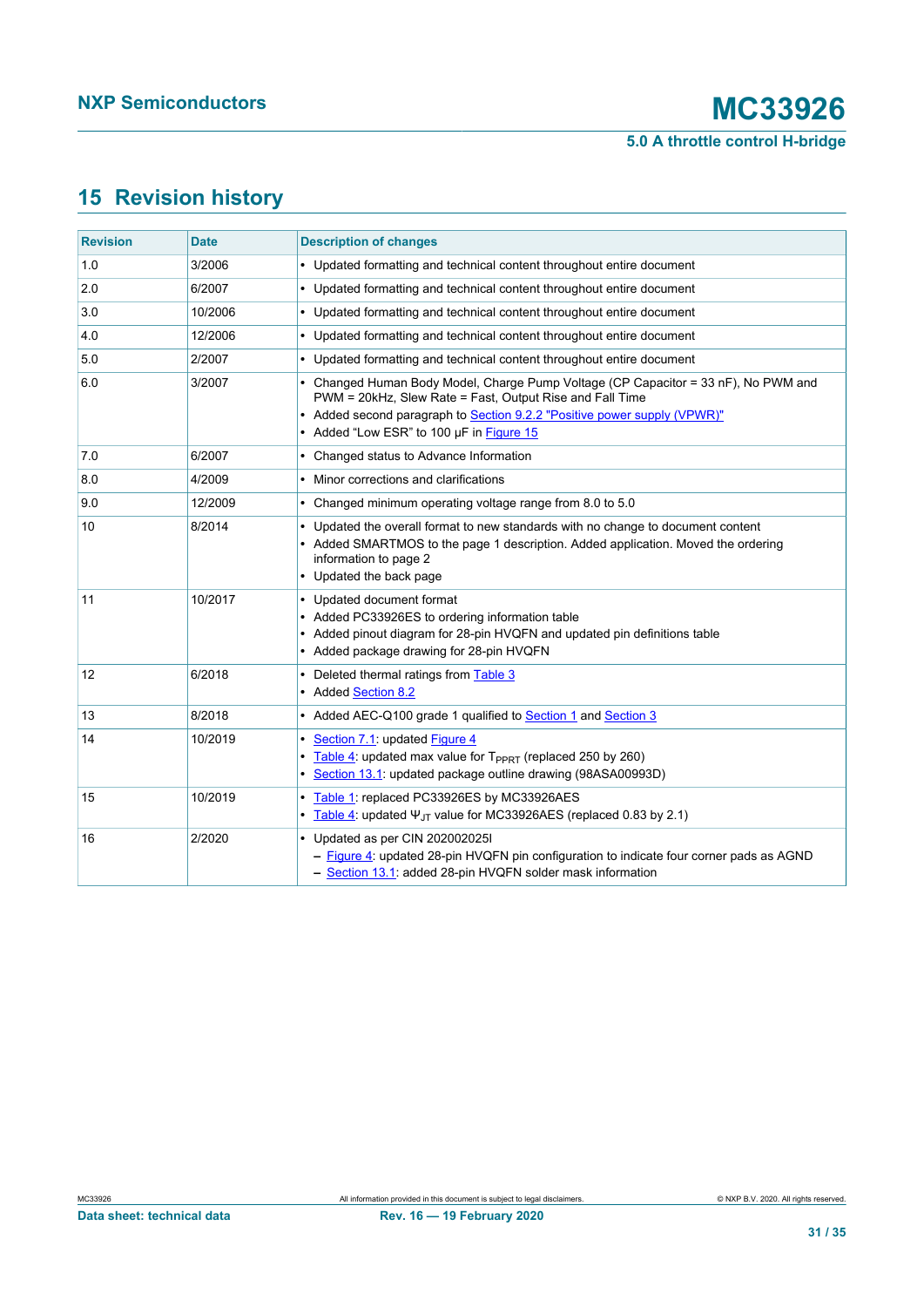## <span id="page-31-0"></span>**16 Legal information**

### **16.1 Data sheet status**

| Document status <sup>[1][2]</sup>       | Product status <sup>[3]</sup> | <b>Definition</b>                                                                                                                                                                                          |
|-----------------------------------------|-------------------------------|------------------------------------------------------------------------------------------------------------------------------------------------------------------------------------------------------------|
| [short] Data sheet: product preview     | Development                   | This document contains certain information on a product under development.<br>NXP reserves the right to change or discontinue this product without notice.                                                 |
| [short] Data sheet: advance information | Qualification                 | This document contains information on a new product. Specifications and<br>information herein are subject to change without notice.                                                                        |
| [short] Data sheet: technical data      | Production                    | This document contains the product specification. NXP Semiconductors<br>reserves the right to change the detail specifications as may be required to<br>permit improvements in the design of its products. |

[1] Please consult the most recently issued document before initiating or completing a design.

[2] The term 'short data sheet' is explained in section "Definitions".<br>[3] The product status of device(s) described in this document may

The product status of device(s) described in this document may have changed since this document was published and may differ in case of multiple devices. The latest product status information is available on the Internet at URL http://www.nxp.com.

### **16.2 Definitions**

**Draft** — The document is a draft version only. The content is still under internal review and subject to formal approval, which may result in modifications or additions. NXP Semiconductors does not give any representations or warranties as to the accuracy or completeness of information included herein and shall have no liability for the consequences of use of such information.

**Short data sheet** — A short data sheet is an extract from a full data sheet with the same product type number(s) and title. A short data sheet is intended for quick reference only and should not be relied upon to contain detailed and full information. For detailed and full information see the relevant full data sheet, which is available on request via the local NXP Semiconductors sales office. In case of any inconsistency or conflict with the short data sheet, the full data sheet shall prevail.

**Product specification** — The information and data provided in a technical data data sheet shall define the specification of the product as agreed between NXP Semiconductors and its customer, unless NXP Semiconductors and customer have explicitly agreed otherwise in writing. In no event however, shall an agreement be valid in which the NXP Semiconductors product is deemed to offer functions and qualities beyond those described in the technical data data sheet.

## **16.3 Disclaimers**

**Limited warranty and liability** — Information in this document is believed to be accurate and reliable. However, NXP Semiconductors does not give any representations or warranties, expressed or implied, as to the accuracy or completeness of such information and shall have no liability for the consequences of use of such information. NXP Semiconductors takes no responsibility for the content in this document if provided by an information source outside of NXP Semiconductors. In no event shall NXP Semiconductors be liable for any indirect, incidental, punitive, special or consequential damages (including - without limitation - lost profits, lost savings, business interruption, costs related to the removal or replacement of any products or rework charges) whether or not such damages are based on tort (including negligence), warranty, breach of contract or any other legal theory. Notwithstanding any damages that customer might incur for any reason whatsoever, NXP Semiconductors' aggregate and cumulative liability towards customer for the products described herein shall be limited in accordance with the Terms and conditions of commercial sale of NXP **Semiconductors** 

**Right to make changes** — NXP Semiconductors reserves the right to make changes to information published in this document, including without limitation specifications and product descriptions, at any time and without notice. This document supersedes and replaces all information supplied prior to the publication hereof.

**Applications** — Applications that are described herein for any of these products are for illustrative purposes only. NXP Semiconductors makes no representation or warranty that such applications will be suitable for the specified use without further testing or modification. Customers are responsible for the design and operation of their applications and products using NXP Semiconductors products, and NXP Semiconductors accepts no liability for any assistance with applications or customer product design. It is customer's sole responsibility to determine whether the NXP Semiconductors product is suitable and fit for the customer's applications and products planned, as well as for the planned application and use of customer's third party customer(s). Customers should provide appropriate design and operating safeguards to minimize the risks associated with their applications and products. NXP Semiconductors does not accept any liability related to any default, damage, costs or problem which is based on any weakness or default in the customer's applications or products, or the application or use by customer's third party customer(s). Customer is responsible for doing all necessary testing for the customer's applications and products using NXP Semiconductors products in order to avoid a default of the applications and the products or of the application or use by customer's third party customer(s). NXP does not accept any liability in this respect.

**Limiting values** — Stress above one or more limiting values (as defined in the Absolute Maximum Ratings System of IEC 60134) will cause permanent damage to the device. Limiting values are stress ratings only and (proper) operation of the device at these or any other conditions above those given in the Recommended operating conditions section (if present) or the Characteristics sections of this document is not warranted. Constant or repeated exposure to limiting values will permanently and irreversibly affect the quality and reliability of the device.

**Terms and conditions of commercial sale** — NXP Semiconductors products are sold subject to the general terms and conditions of commercial sale, as published at http://www.nxp.com/profile/terms, unless otherwise agreed in a valid written individual agreement. In case an individual agreement is concluded only the terms and conditions of the respective agreement shall apply. NXP Semiconductors hereby expressly objects to applying the customer's general terms and conditions with regard to the purchase of NXP Semiconductors products by customer.

**Suitability for use in automotive applications** — This NXP Semiconductors product has been qualified for use in automotive applications. Unless otherwise agreed in writing, the product is not designed, authorized or warranted to be suitable for use in life support, life-critical or safety-critical systems or equipment, nor in applications where failure or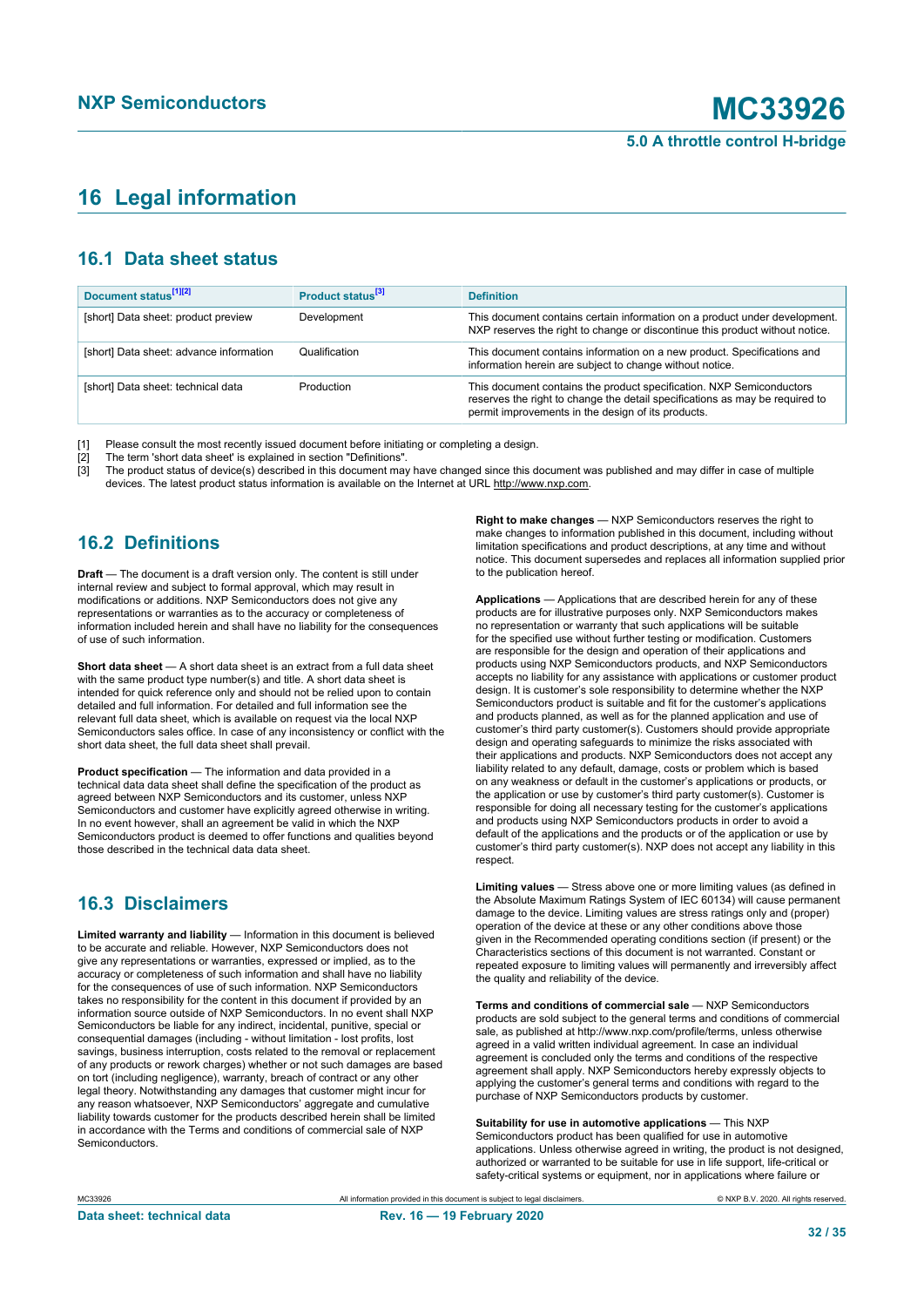## **NXP Semiconductors MC33926**

#### **5.0 A throttle control H-bridge**

malfunction of an NXP Semiconductors product can reasonably be expected to result in personal injury, death or severe property or environmental damage. NXP Semiconductors and its suppliers accept no liability for inclusion and/or use of NXP Semiconductors products in such equipment or applications and therefore such inclusion and/or use is at the customer's own risk.

**Export control** — This document as well as the item(s) described herein may be subject to export control regulations. Export might require a prior authorization from competent authorities.

**Translations** — A non-English (translated) version of a document is for reference only. The English version shall prevail in case of any discrepancy between the translated and English versions.

### **16.4 Trademarks**

Notice: All referenced brands, product names, service names and trademarks are the property of their respective owners.

**NXP** — is a trademark of NXP B.V. **SMARTMOS** — is a trademark of NXP B.V.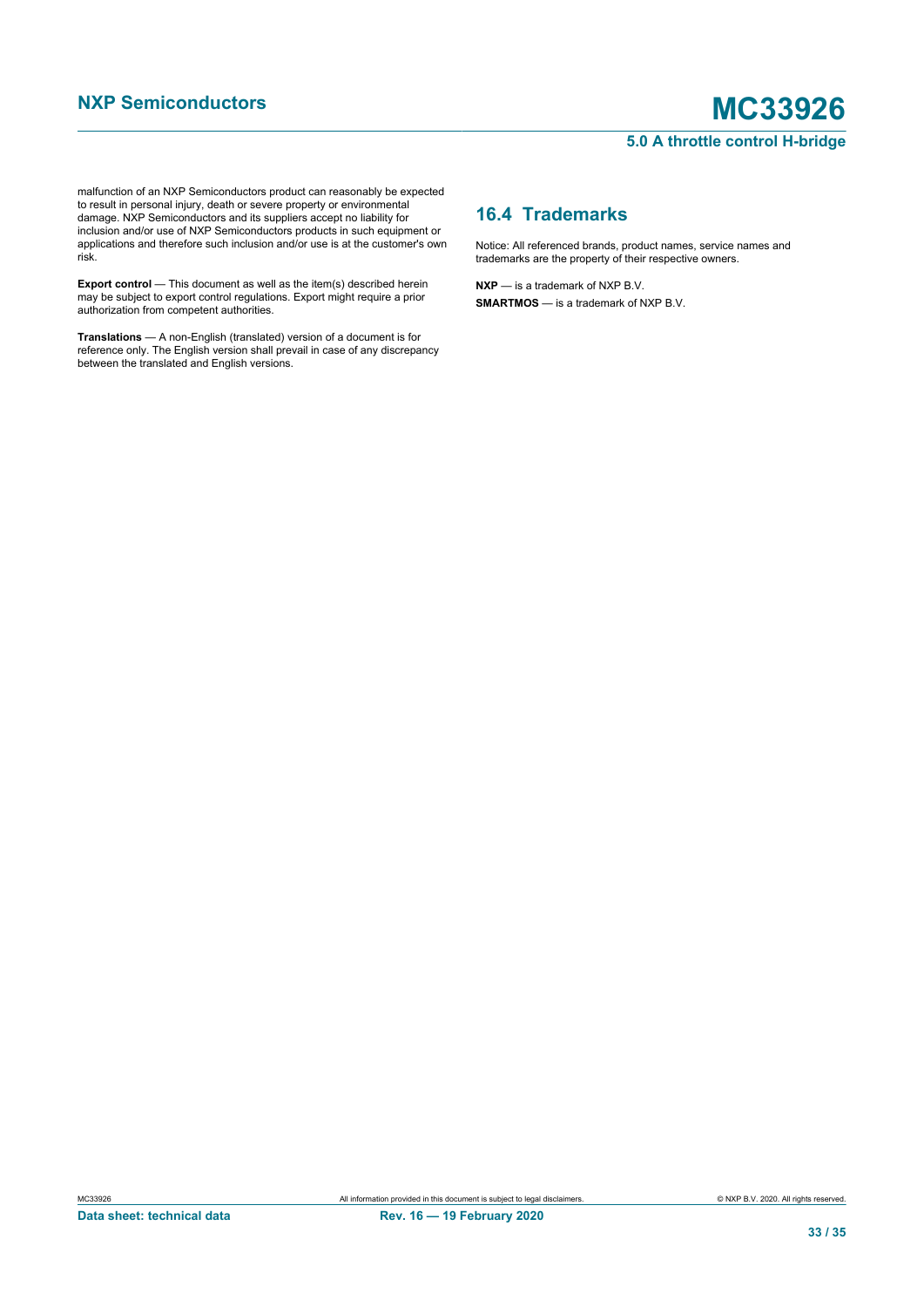## **Tables**

| Tab. 6. Dynamic electrical characteristics  8 |  |
|-----------------------------------------------|--|
|                                               |  |
|                                               |  |
| Tab. 9. Thermal performance comparison  28    |  |
| Tab. 10. Thermal resistance performance 30    |  |
|                                               |  |

## **Figures**

| Fig. 1.  |                                                  |
|----------|--------------------------------------------------|
| Fig. 2.  |                                                  |
| Fig. 3.  | Pin configuration for 32-pin PQFN  3             |
| Fig. 4.  | Pin configuration for 28-pin HVQFN 4             |
| Fig. 5.  |                                                  |
| Fig. 6.  |                                                  |
| Fig. 7.  |                                                  |
| Fig. 8.  | Current limit blanking time and constant-off     |
|          |                                                  |
| Fig. 9.  | Short-circuit detection turn-off time tFAULT  10 |
| Fig. 10. | Output current limiting foldback region 10       |
| Fig. 11. | Functional internal block diagram 13             |
| Fig. 12. |                                                  |
| Fig. 13. |                                                  |
| Fig. 14. |                                                  |
| Fig. 15. | Typical application schematic 17                 |
| Fig. 16. | Package outline for 32-pin PQFN  19              |
|          |                                                  |

| Fig. 17. | Package outline detail for 32-pin PQFN  20  |     |
|----------|---------------------------------------------|-----|
| Fig. 18. | Package outline notes for 32-pin PQFN 21    |     |
| Fig. 19. | Package outline for 28-pin HVQFN 22         |     |
| Fig. 20. | Package outline detail for 28-pin HVQFN     | .23 |
| Fig. 21. | Solder mask pattern for 28-pin HVQFN 24     |     |
| Fig. 22. | I/O pads and solderable areas for 28-pin    |     |
|          |                                             | 25  |
| Fig. 23. | Solder paste stencil for 28-pin HVQFN  26   |     |
| Fig. 24. | Package outline notes for 28-pin HVQFN  27  |     |
| Fig. 25. | Surface mount for power PQFN with           |     |
|          |                                             | .29 |
| Fig. 26. |                                             |     |
| Fig. 27. | Device on thermal test board R0JA  30       |     |
| Fig. 28. | Transient thermal resistance R0JA.1.0 W     |     |
|          | step response, device on thermal test board |     |
|          |                                             |     |
|          |                                             |     |